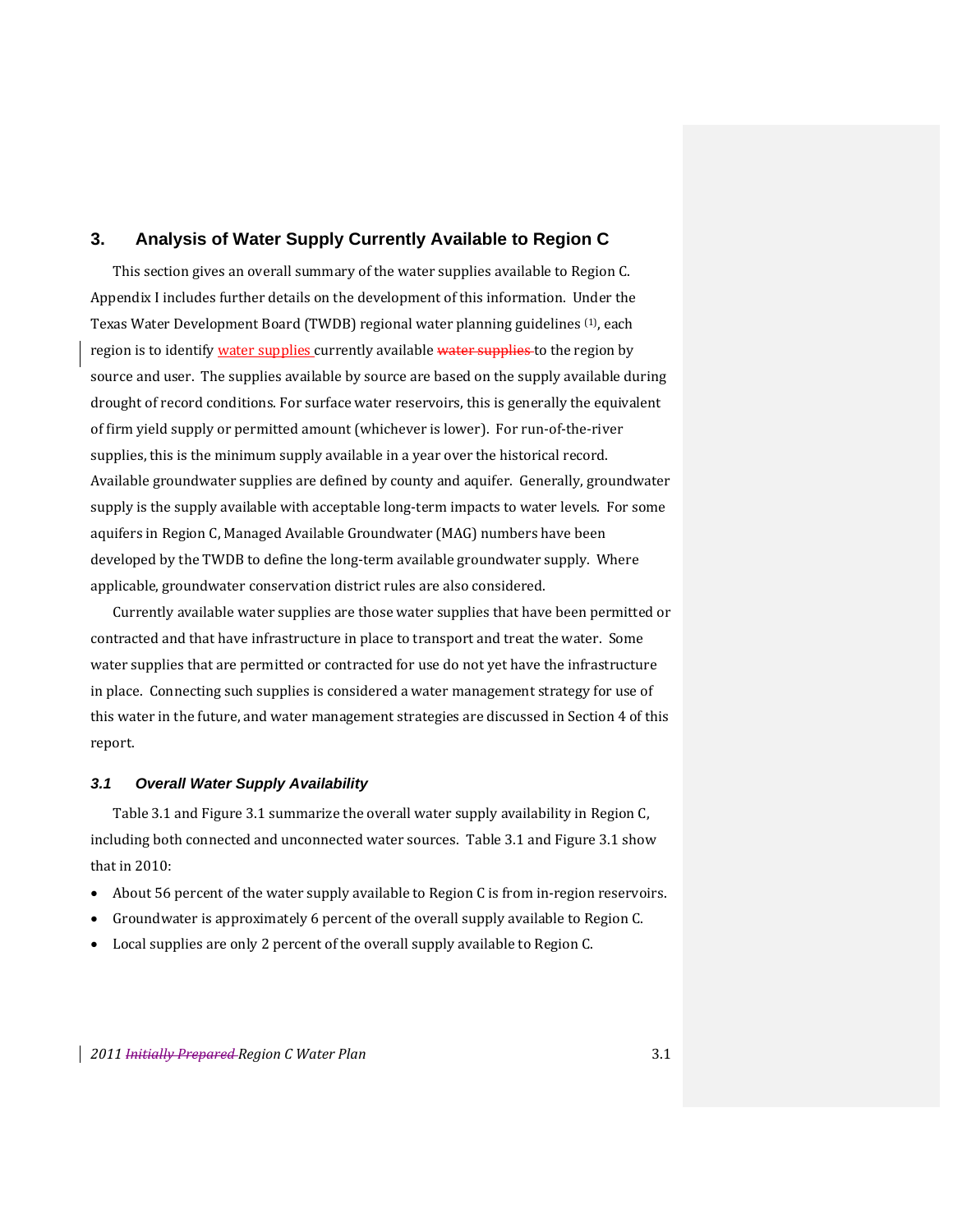| Table 3.1                                            |
|------------------------------------------------------|
| <b>Overall Water Supply Availability in Region C</b> |
| - Values in Acre-Feet per Year -                     |

| Summary                | 2010      | 2020      | 2030      | 2040      | 2050      | 2060                 |                                                         |
|------------------------|-----------|-----------|-----------|-----------|-----------|----------------------|---------------------------------------------------------|
| Reservoirs in Region C | 1,342,326 | 1,335,224 | 1,327,817 | 1,320,283 | 1,312,749 | 1,305,213            | <b>Comment [adk1]:</b> Change reflects the addition     |
|                        | 1,285,826 | 1,278,724 | 1,271,317 | 1,263,783 | 1,256,249 | 1,248,713            | of GTUA's new water right of 56,500 af/y (mid-<br>2010) |
| Local Irrigation       | 20,205    | 20,205    | 20,205    | 20,205    | 20,205    | 20,205               |                                                         |
| Other Local Supply     | 23,701    | 23,701    | 23,701    | 23,701    | 23,701    | 23,701               |                                                         |
| Surface Water Imports  | 598.775   | 576,120   | 552,672   | 549.222   | 545,782   | 542,352              |                                                         |
| Groundwater            | 146,152   | 146,152   | 146,152   | 146,152   | 146,152   | 146,152              |                                                         |
| Reuse                  | 203,974   | 246.510   | 289.995   | 312,972   | 321,405   | 336,08233            | <b>Comment</b> [adk2]: Change reflects increase in      |
|                        |           |           |           |           |           | 0,695                | DWU's anticipated reuse in 2060.                        |
| <b>REGION C TOTAL</b>  | 2,335,133 | 2,347,912 | 2,360,542 | 2,374,535 | 2,369,994 | 2,373,705            |                                                         |
|                        | 2,278,633 | 2,291,412 | 2,304,042 | 2,316,035 | 2,313,494 | <del>2,311,818</del> |                                                         |

**Figure 3.1 Overall Water Supply Availability in Region C**

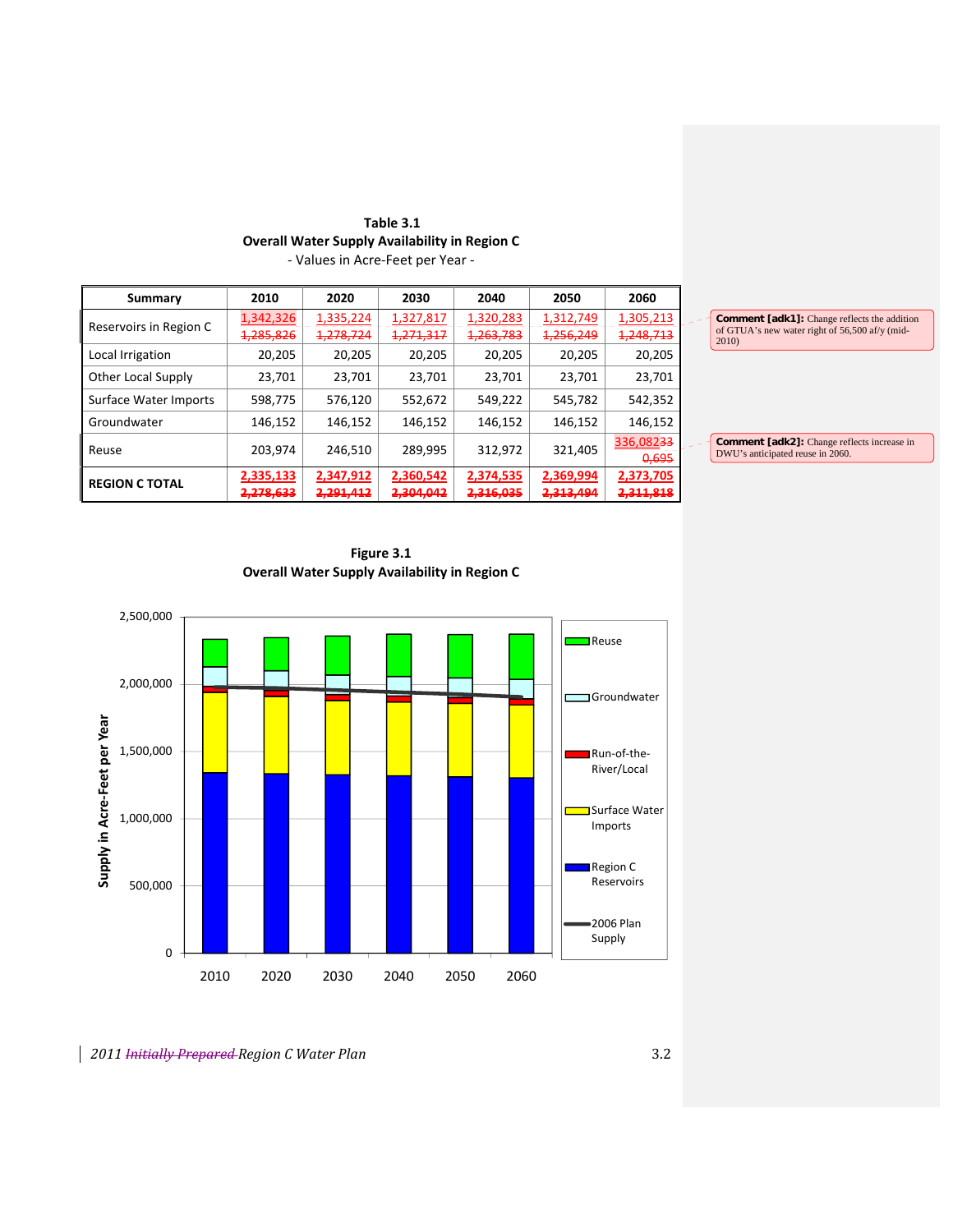- Currently authorized reuse is about 9 percent of the overall supply available to Region C. (It is worth noting that the development of reuse strategies has increased the 2060 overall reuse available from 103,000 acre‐feet per year in the 2006 Region C Water Plan<sup>(2)</sup> to 331,000 acre-feet per year in this plan.)
- Importation of water from other regions is approximately 26 percent of the water available to Region C.
- If all of the available supplies could be utilized, Region C would have 2,311,8182,373,705 acre-feet per year available in 2060. The total water availability is more than in the *2006 Region C Water Plan* (2) primarily due to the following changes:
	- Greater availability from reservoirs in Region C because of increased supplies from some reservoirs (based on changes to the WAMs) and on new water rights obtained since 2006.
	- o Higher groundwater availability in the Managed Available Groundwater in the Trinity and Woodbine aquifers (3,4) when compared to previous availability estimates.
	- o Greater availability from reuse due to the development of new reuse projects.
- Currently connected and available supplies are less than overall water supplies and are discussed in Section 3.2. The sources of the information in Table 3.1 are discussed in greater detail below.

#### Surface Water Availability

Reservoirs. In its guidelines for Regional Water Planning <sup>(1)</sup>, the TWDB requires that water availability for reservoirs be based on results of the TCEQ‐approved Water Availability Models (WAMs)  $(5, 6, 7, 8, 9)$ . In Region C, most of the in-region reservoirs are located in the Trinity River Basin. Region C also uses water supplies originating in the Neches, Red, Sabine, Brazos, and Sulphur River Basins.

The WAM models were developed for the purpose of reviewing and granting new surface water right permits. The assumptions in the WAM models are based on the legal interpretation of water rights, and in some cases do not accurately reflect current operations. For planning purposes, adjustments were made to the WAMs to better reflect current and future surface water conditions in the region. Generally, changes made to the WAM included:

- Assessment of reservoir sedimentation rates and calculation of area‐capacity conditions for current (2000) and future (2060) conditions.
- Inclusion of subordination agreements.
- Inclusion of system operations where appropriate.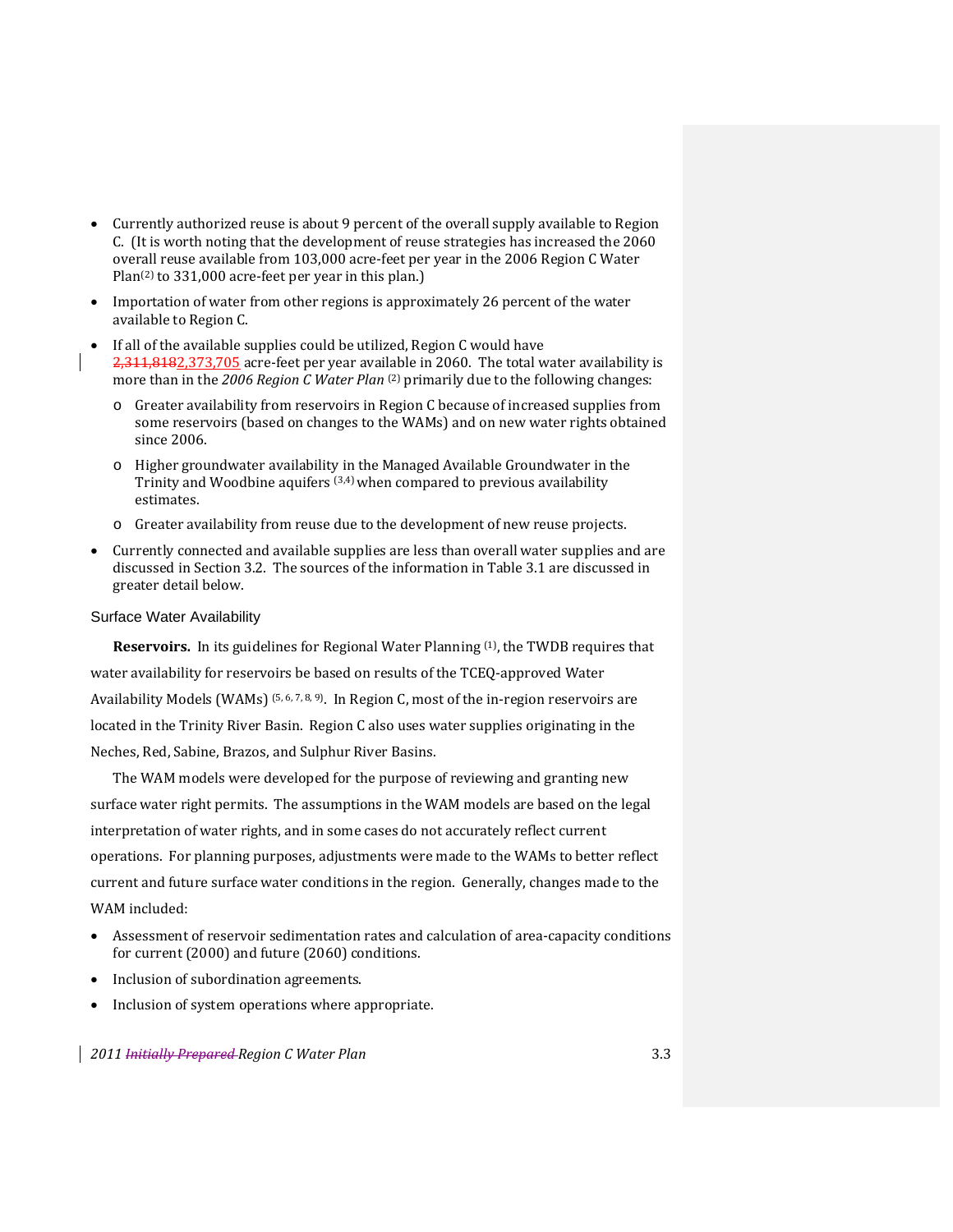Other specific corrections by river basin, as appropriate.

According to the modified WAM results, the total available supply from Region C reservoirs is calculated at  $1,285,8261,342,326$  acre-feet per year in 2010 and  $1,248,7131,305,213$ acre‐feet per year in 2060. The total available supply from imports from reservoirs in other regions is 598,775 acre‐feet per year in 2010 and 542,352 acre‐feet per year in 2060. Table 3.2 lists the reservoir water supplies available for use in Region C. More detail on the determination of available supplies from reservoirs is included in Appendix I.

| <b>Reservoir</b>                                  | 2010       | 2020       | 2030       | 2040       | 2050       | 2060       |
|---------------------------------------------------|------------|------------|------------|------------|------------|------------|
| <b>Systems in Region C</b>                        |            |            |            |            |            |            |
| Lost Creek/Jacksboro System                       | 1,597      | 1,597      | 1,597      | 1,597      | 1,597      | 1,597      |
| West Fork System (TRWD)                           | 109,833    | 109,167    | 108,500    | 107,833    | 107,167    | 106,500    |
| Elm Fork/Lewisville/Ray Roberts<br>(Dallas)       | 184,801    | 183,733    | 182,665    | 181,597    | 180,529    | 179,459    |
| Grapevine (Dallas)                                | 7,583      | 7,367      | 7,150      | 6,933      | 6,717      | 6,500      |
| Subtotal of Systems in Region C                   | 303,815    | 301,863    | 299,912    | 297,961    | 296,009    | 294,056    |
| <b>Reservoirs in Region C</b>                     |            |            |            |            |            |            |
| Cedar Creek                                       | 175,000    | 175,000    | 175,000    | 175,000    | 175,000    | 175,000    |
| Richland-Chambers (TRWD)                          | 210,000    | 210,000    | 210,000    | 210,000    | 210,000    | 210,000    |
| Richland-Chambers (Corsicana) and<br>Lake Halbert | 13,872     | 13,863     | 13,855     | 13,847     | 13,838     | 13,830     |
| Moss                                              | 7,410      | 7,410      | 7,410      | 7,410      | 7,410      | 7,410      |
| Lake Texoma (Texas' Share - NTMWD)                | 190,300    | 190,300    | 190,300    | 190,300    | 190,300    | 190,300    |
| Lake Texoma (Texas' Share - GTUA)                 | 25,00081,5 | 25,00081,5 | 25,00081,5 | 25,00081,5 | 25,00081,5 | 25,00081,5 |
|                                                   | 00         | 00         | 00         | 00         | $00 \,$    | 00         |
| Lake Texoma (Texas' Share - Denison)              | 24,400     | 24,400     | 24,400     | 24,400     | 24,400     | 24,400     |
| Lake Texoma (Texas' Share - TXU)                  | 16,400     | 16,400     | 16,400     | 16,400     | 16,400     | 16,400     |
| Lake Texoma (Texas' Share - RRA)                  | 2,250      | 2,250      | 2,250      | 2,250      | 2,250      | 2,250      |
| Randell                                           | 1,400      | 1,400      | 1,400      | 1,400      | 1,400      | 1,400      |
| Valley                                            | $\Omega$   | $\Omega$   | $\Omega$   | 0          | $\Omega$   | $\Omega$   |
| Bonham                                            | 5,340      | 5,340      | 5,340      | 5.340      | 5,340      | 5,340      |
| Ray Roberts (Denton)                              | 18,980     | 18,720     | 18,460     | 18,200     | 17,940     | 17,680     |
| Lewisville (Denton)                               | 7,918      | 7,817      | 7,715      | 7,613      | 7,512      | 7,410      |
| Benbrook                                          | 6,833      | 6,833      | 6,833      | 6,833      | 6,833      | 6,833      |
| Weatherford                                       | 2,967      | 2,923      | 2,880      | 2,837      | 2,793      | 2,750      |
| Grapevine (PCMUD)                                 | 17,050     | 16,900     | 16,750     | 16,600     | 16,450     | 16,300     |
| Grapevine (Grapevine)                             | 2,017      | 1,983      | 1,950      | 1,917      | 1,883      | 1,850      |
| Arlington                                         | 9,850      | 9,700      | 9,550      | 9,400      | 9,250      | 9,100      |
| Joe Pool                                          | 15,192     | 14,883     | 14,575     | 14,267     | 13,958     | 13,650     |

**Table 3.2 Surface Water Supplies Currently Available to Region C** ‐ Values in Acre‐Feet per Year ‐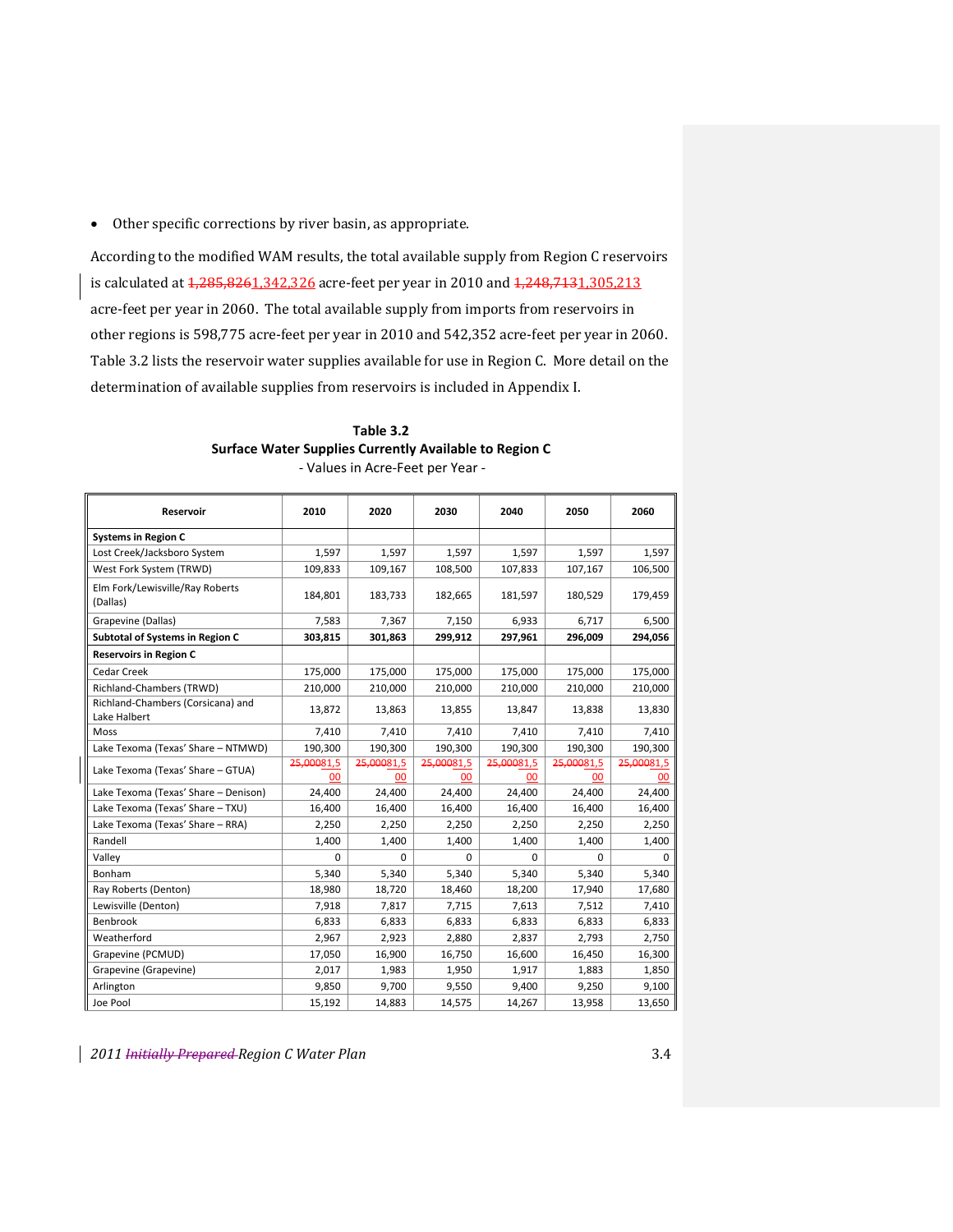| <b>Mountain Creek</b>                         | 6,400                  | 6,400                  | 6,400                  | 6,400                  | 6,400                 | 6,400                  |
|-----------------------------------------------|------------------------|------------------------|------------------------|------------------------|-----------------------|------------------------|
| <b>Table 3.2, Continued</b>                   |                        |                        |                        |                        |                       |                        |
| Reservoir                                     | 2010                   | 2020                   | 2030                   | 2040                   | 2050                  | 2060                   |
| North                                         | 0                      | 0                      | $\mathbf 0$            | $\mathbf 0$            | $\mathbf 0$           | $\Omega$               |
| Lake Ray Hubbard (Dallas)                     | 57,427                 | 56,113                 | 54,800                 | 53,487                 | 52,173                | 50,860                 |
| <b>White Rock</b>                             | 3,500                  | 3,200                  | 2,900                  | 2,600                  | 2,300                 | 2,000                  |
| Terrell                                       | 2,283                  | 2,267                  | 2,250                  | 2,233                  | 2,217                 | 2,200                  |
| Clark                                         | 210                    | 210                    | 210                    | 210                    | 210                   | 210                    |
| Bardwell                                      | 9,600                  | 9,600                  | 9,295                  | 8,863                  | 8,432                 | 8,000                  |
| Waxahachie                                    | 2,905                  | 2,800                  | 2,695                  | 2,590                  | 2,485                 | 2,380                  |
| <b>Forest Grove</b>                           | 8,767                  | 8,693                  | 8,620                  | 8,547                  | 8,473                 | 8,400                  |
| <b>Trinidad City Lake</b>                     | 450                    | 450                    | 450                    | 450                    | 450                   | 450                    |
| <b>Trinidad</b>                               | 3,050                  | 3,050                  | 3,050                  | 3,050                  | 3,050                 | 3,050                  |
| Navarro Mills                                 | 19,342                 | 18,333                 | 17,325                 | 16,317                 | 15,308                | 14,300                 |
| Fairfield                                     | 870                    | 870                    | 870                    | 870                    | 870                   | 870                    |
| Bryson                                        | 0                      | 0                      | 0                      | 0                      | 0                     | 0                      |
| <b>Mineral Wells</b>                          | 2,508                  | 2,495                  | 2,483                  | 2,470                  | 2,458                 | 2.445                  |
| <b>Teague City Lake</b>                       | 189                    | 189                    | 189                    | 189                    | 189                   | 189                    |
| Lake Lavon                                    | 112,033                | 110,767                | 109,500                | 108,233                | 106,967               | 105,700                |
| Muenster                                      | 300                    | 300                    | 300                    | 300                    | 300                   | 300                    |
| <b>Subtotal of Individual Reservoirs</b>      | 1,038,5119             | 1,033,3609             | 1,027,9059             | 1,022,3229             | 1,016,7409            | 1,011,1579             |
| in Region C                                   | 82,011                 | 76,860                 | 71,405                 | 65,822                 | 60,240                | 54,657                 |
| Subtotal of Reservoirs in Region C            | 1,342,3261             | 1,335,2244             | 1,327,8174             | 1,320,2834             | 1,312,7494            | 1,305,2134             |
|                                               | ,285,826               | ,278,724               | ,271,317               | ,263,783               | ,256,249              | ,248,713               |
| <b>Imports</b>                                |                        |                        |                        |                        |                       |                        |
| Chapman (NTMWD)                               | 47,132                 | 47,132                 | 47,132                 | 47,132                 | 47,132                | 47,132                 |
| Chapman (Irving)                              | 44,484                 | 44,484                 | 44,484                 | 44,484                 | 44,484                | 44,484                 |
| Chapman (UTRWD)                               | 13,268                 | 13,268                 | 13,268                 | 13,268                 | 13,268                | 13,268                 |
| Tawakoni (Dallas)                             | 183,619                | 182,251                | 180,882                | 179,515                | 178,146               | 176,777                |
| Fork (Dallas)                                 | 120,000                | 119,943                | 119,095                | 118,248                | 117,400               | 116,551                |
| Upper Sabine Basin (NTMWD)                    | 49,718                 | 29,646                 | 9,573                  | 9,501                  | 9,428                 | 9,356                  |
| Palestine (Dallas)                            | 112,881                | 111,776                | 110,670                | 109,563                | 108,455               | 107,347                |
| Lake Livingston (TXU)                         | 20,000                 | 20,000                 | 20,000                 | 20,000                 | 20,000                | 20,000                 |
| Lake Aquilla                                  | 264                    | 276                    | 285                    | 295                    | 309                   | 329                    |
| Lake Athens (Athens MWA)                      | 3,908                  | 3,856                  | 3,804                  | 3,751                  | 3,699                 | 3,647                  |
| Lake Granbury                                 | 231                    | 231                    | 231                    | 231                    | 231                   | 231                    |
| Vulcan Materials (from BRA-Possum<br>Kingdom) | 2,000                  | 2,000                  | 2,000                  | 2,000                  | 2,000                 | 2,000                  |
| Parker County (from Lake Palo Pinto)          | 1,270                  | 1,257                  | 1,248                  | 1,234                  | 1,230                 | 1,230                  |
| <b>Subtotal of Imports</b>                    | 598,775                | 576,120                | 552,672                | 549,222                | 545,782               | 542,352                |
| <b>TOTAL</b>                                  | 1,941,1014<br>,844,601 | 1,911,3444<br>,854,844 | 1,880,4894<br>,823,989 | 1,869,5054<br>,813,005 | 1,858,5314<br>802,031 | 1,847,5654<br>,791,065 |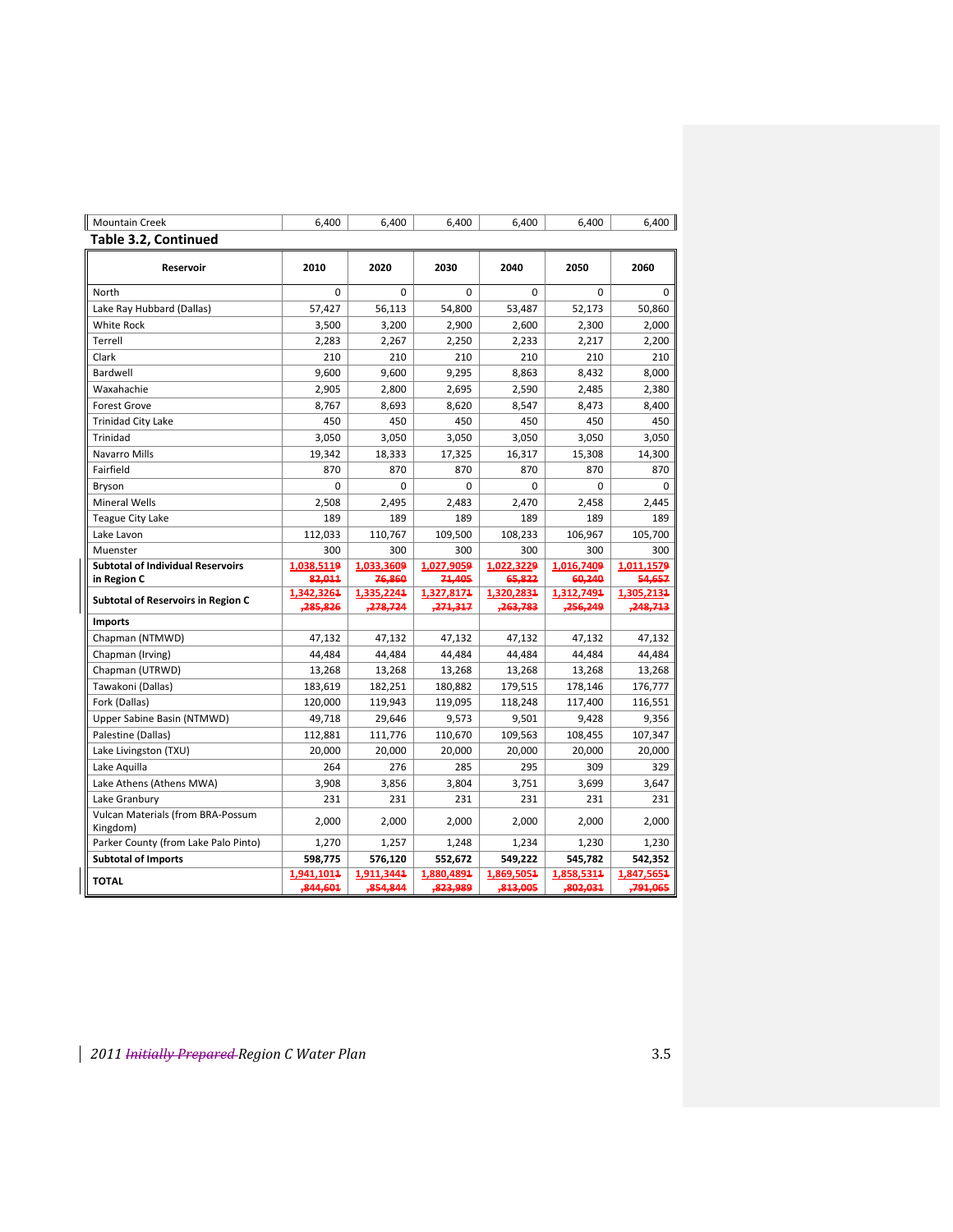|              | Run-of-the-River Supply (Acre-Feet per Year) | <b>Other Local Supply</b> |               |                  |           |        |
|--------------|----------------------------------------------|---------------------------|---------------|------------------|-----------|--------|
| County       |                                              | (Acre-Feet per Year)      |               |                  |           |        |
|              | <b>Irrigation</b>                            | <b>Manufacturing</b>      | <b>Mining</b> | <b>Municipal</b> | Livestock | Mining |
| Collin       | 408                                          | 0                         | 0             | 0                | 1,002     | 195    |
| Cooke        | 23                                           | 0                         | 0             | $\Omega$         | 1,187     | 237    |
| Dallas       | 791                                          | 368                       | $\Omega$      | $\Omega$         | 712       | 1,525  |
| Denton       | 0                                            | 0                         | $\Omega$      | $\Omega$         | 935       | 103    |
| <b>Ellis</b> | 3                                            | 0                         | 0             | $\Omega$         | 1,688     | 0      |
| Fannin       | 14,758                                       | 0                         | 72            | 69               | 1,583     | 0      |
| Freestone    | 87                                           | $\Omega$                  | 0             | 41               | 1,043     | 120    |
| Grayson      | 2,394                                        | 30                        | 0             | 0                | 1,683     | 0      |
| Henderson    | 415                                          | 0                         | $\Omega$      | $\Omega$         | 341       | 0      |
| Jack         | 110                                          | 0                         | $\Omega$      | 0                | 1,665     | 370    |
| Kaufman      | 64                                           | 0                         | 0             | 0                | 1,622     | 86     |
| Navarro      | 226                                          | 0                         | 0             | 252              | 1,603     | 0      |
| Parker       | 239                                          | $\Omega$                  | $\Omega$      | 33               | 1,922     | 20     |
| Rockwall     | $\Omega$                                     | $\Omega$                  | 0             | $\Omega$         | 168       | 33     |
| Tarrant      | 549                                          | 959                       | 0             | $\Omega$         | 442       | 342    |
| Wise         | 139                                          | 0                         | 133           | $\Omega$         | 1,117     | O      |
| <b>TOTAL</b> | 20,205                                       | 1,357                     | 205           | 395              | 18,713    | 3,031  |

**Table 3.3 Run‐of‐the‐River and Other Local Water Supplies**

**Local Irrigation Supply.** The local irrigation surface water supply is based on existing run‐of‐the‐river water rights for irrigation not associated with major reservoirs. The total irrigation local supply in Region C is estimated at 20,205 acre‐feet per year throughout the planning period. More detail on the determination of available supplies for run-of-theriver supply is shown in Table 3.3 and in Appendix I.

**Other Local Supplies.** Other local supplies include run‐of‐the‐river supplies associated with water rights and used for municipal, manufacturing, mining, and power generation. It also includes local surface water supplies used for mining and livestock. For livestock and mining supplies that are not associated with water rights (such as stock ponds and privately-owned water for mining), supplies are assumed to be the same as was reported in the *2006 Region C Water Plan* (2). The total other local supply available in Region C is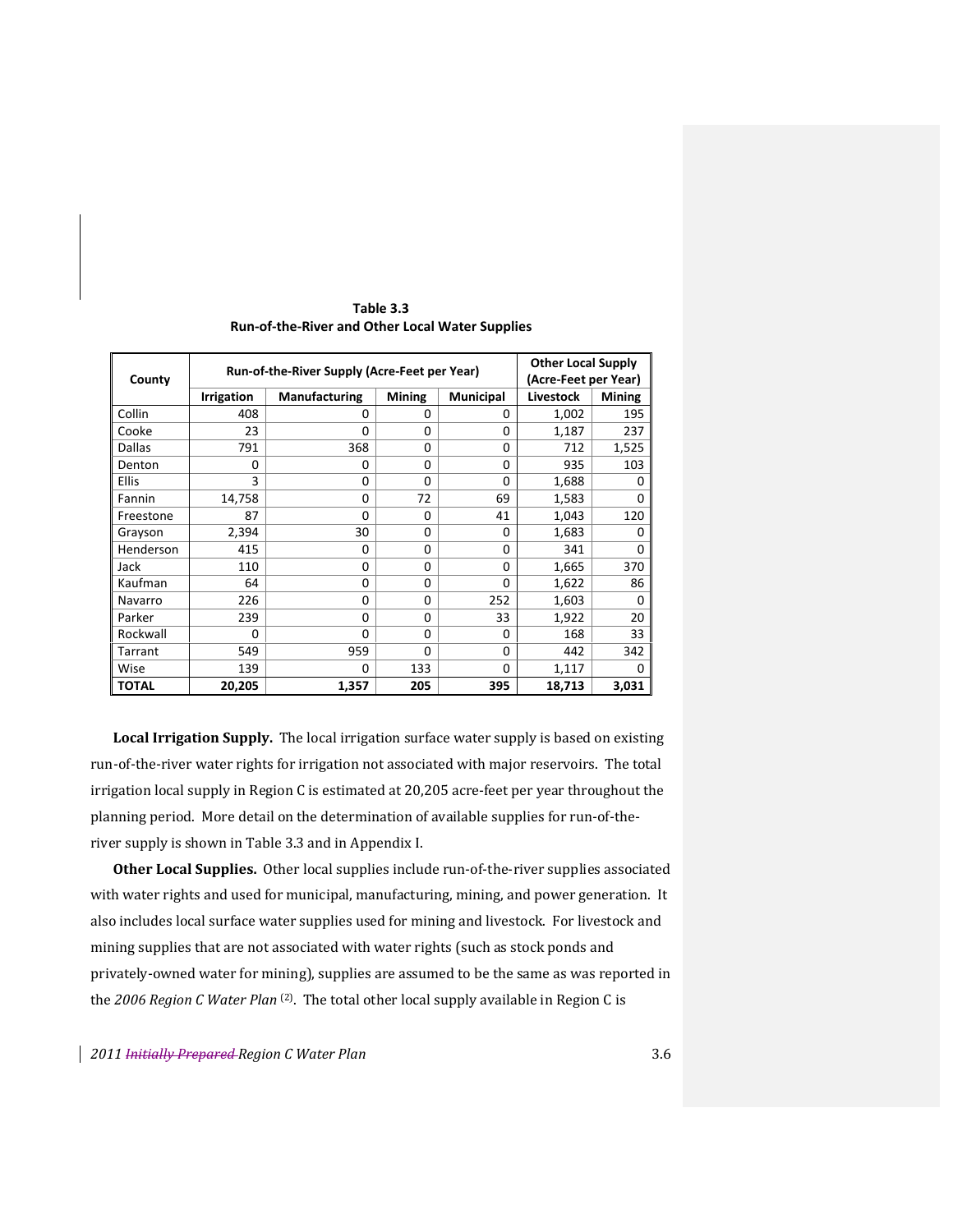23,701 acre‐feet per year. More detail on the determination of available other local supplies is included in Table 3.3 and Appendix I.

**Reuse.** The reuse supply considered as available to the region is from existing projects based on current permits, authorizations, and facilities. Categories of reuse include (1) currently permitted and operating indirect reuse projects, in which water is reused after being returned to the stream; (2) existing reuse projects for industrial purposes (including recycled water for mining use); and (3) authorized direct reuse projects for which facilities are already developed. The specific reuse projects included are discussed in Appendix I.

Indirect reuse project sponsors in Region C include the North Texas Municipal Water District (NTMWD), Trinity River Authority (TRA), Tarrant Regional Water District (TRWD), and the Upper Trinity Regional Water District (UTRWD). In addition, there are a number of existing direct reuse projects for landscape irrigation, golf course irrigation, cooling water, park irrigation, and natural gas industry use in Region C. Many of these projects were included in the *2006 Region C Water Plan* (2). Significant new reuse projects since the last plan include:

- The expansion of the City of Fort Worth's Village Creek Reclaimed Water Delivery System to serve the Cities of Arlington and Euless, Dallas‐Fort Worth International Airport, and other potential retail customers within the City of Fort Worth is currently under construction and is anticipated to be online by the end of 2010.
- The TRWD Richland-Chambers Reservoir reuse project began operation in 2009 and diverts return flows into off‐channel, wetland impoundments for water quality treatment purposes before delivery into the Richland‐Chambers Reservoir for storage and diversion.
- The NTMWD is now authorized to divert up to an additional 35,941 acre-feet per year (for a total of 71,882 acre‐feet per year) of return flows from the District's Wilson Creek Wastewater Treatment Plant in Lake Lavon.
- The NTMWD East Fork Raw Water Supply Project began operation in 2009 and can currently convey nearly 48,000 acre‐feet per year of return flows to Lake Lavon for subsequent reuse. The NTMWD East Fork Raw Water Supply Project diverts return flows from the East Fork of the Trinity River to a constructed wetland for polishing treatment and ultimately returns this water to Lake Lavon. The water right for the project authorizes diversions up to 157,393 acre‐feet per year, as return flows increase and become available.
- Dallas Water Utilities and NTMWD have entered into an agreement which would allow NTMWD to exchange return flows from its WWTPs discharging into Lake Ray Hubbard for Dallas return flows discharged to the main stem of the Trinity River. Under this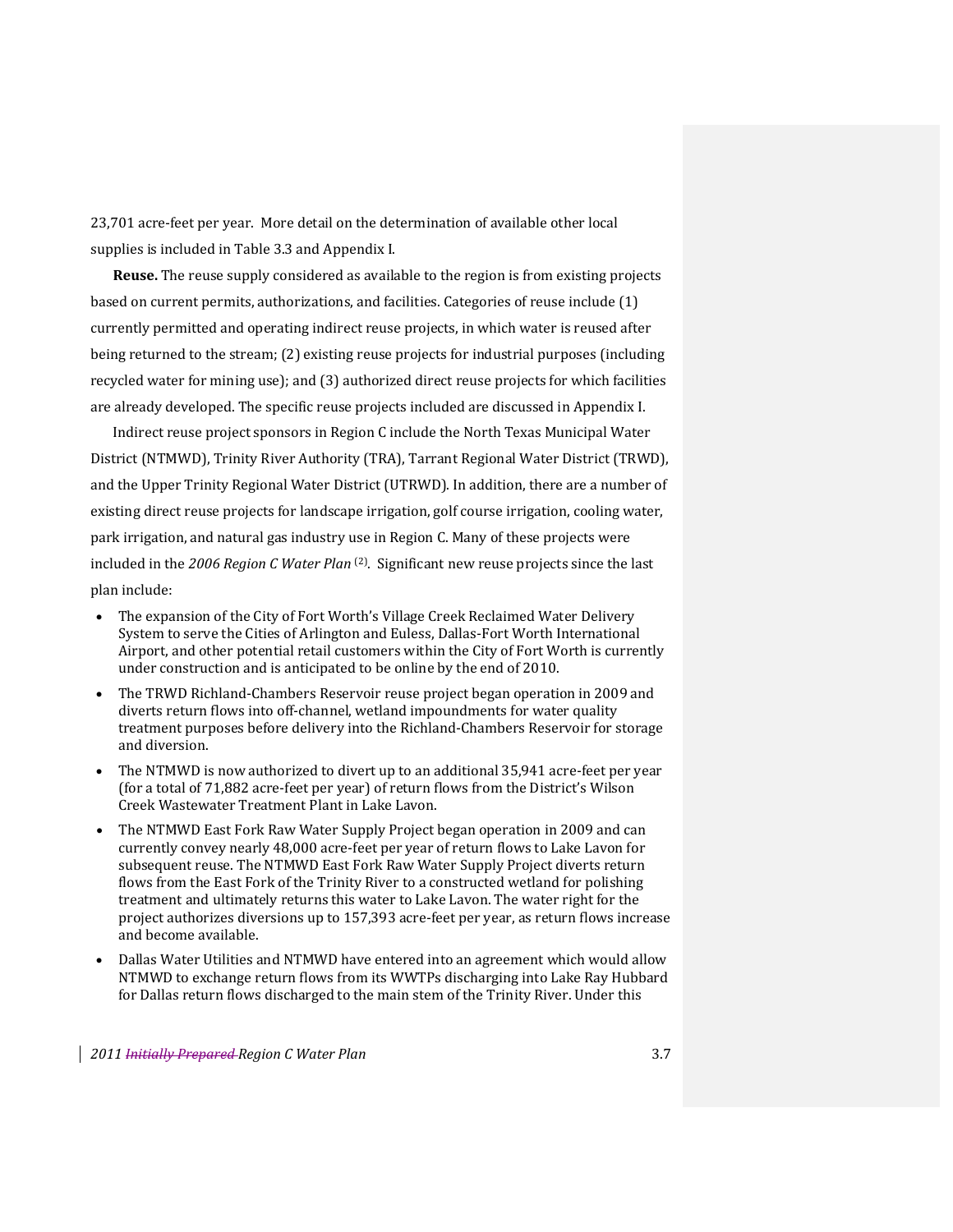agreement, Dallas will obtain the right to divert the NTMWD return flows from Lake Ray Hubbard and will pump an equal amount of flow from the main stem of the Trinity River to the NTMWD East Fork Water Supply Project wetland for use by NTMWD. In addition, once water rights for Elm Fork return flows (from NTMWD WWTPs discharging to Lake Lewisville) have been secured by NTMWD, NTMWD will support Dallas efforts to secure bed and banks transport, storage and diversion rights for the Elm Fork return flows. In exchange, Dallas will pump a quantity equal to NTMWD's discharge of its future Elm Fork return flows to the East Fork Water Supply Project wetland for use by NTMWD.

It is anticipated that reuse will increase significantly in Region C over the next 50 years, but proposed and potential direct reuse projects are not included as currently available supplies. There are a number of reuse projects being considered as potentially feasible management strategies as part of this planning process. Recommended water management strategies for reuse are discussed in Chapter 4 of this report.

Table 3.4 summarizes the currently available reuse supplies by county in Region C. The total available supply from reuse in Region C by 2010 is 203,974 acre‐feet per year, increasing to 330,695336,082 acre‐feet per year in 2060.

#### Groundwater Availability

Groundwater supplies in Region C are obtained from two major aquifers (Carrizo‐ Wilcox and Trinity), four three minor aquifers (Woodbine, Nacatoch, Sparta, and Queen City), and locally undifferentiated formations, referred to as "other aquifer".

The TWDB guidelines<sup>(1)</sup> state that Managed Available Groundwater (MAG) estimates provided by the TWDB are to be used to determine available groundwater supplies unless the MAG estimates are not available. MAG estimates are developed by the TWDB using Desired Future Conditions (DFCs) submitted by Groundwater Management Areas (GMAs). The TWDB created sixteen GMAs in Texas. GMA 8 covers all of Region C except for Jack County, Henderson County, and a small portion of Navarro County.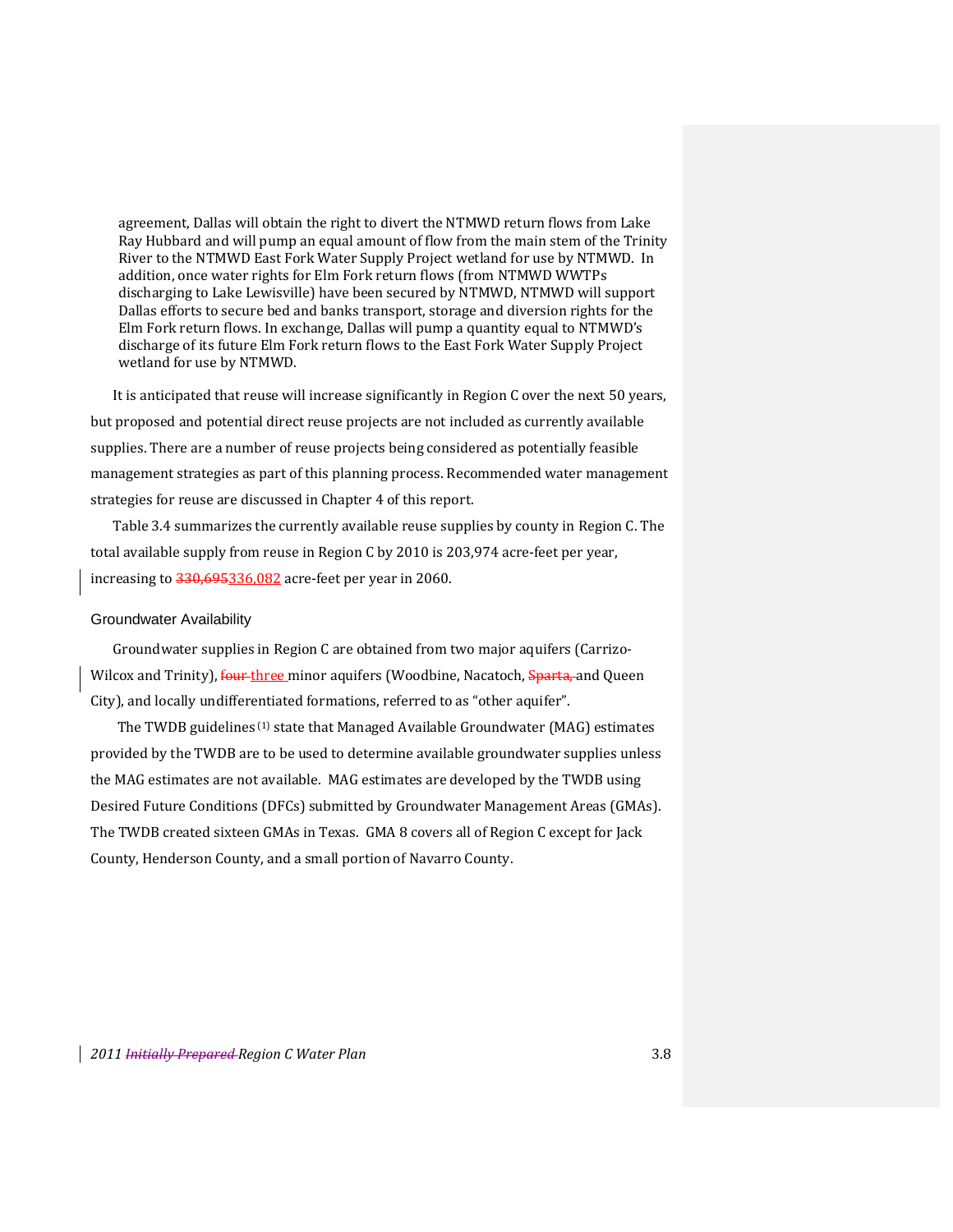| County       | 2010    | 2020     | 2030     | 2040     | 2050    | 2060                          |
|--------------|---------|----------|----------|----------|---------|-------------------------------|
| Collin       | 52,227  | 63,168   | 74,109   | 74,109   | 74,109  | 74,109                        |
| Cooke        | 9       | 9        | 9        | 9        | 9       | 9                             |
| Dallas       | 8,831   | 8,831    | 8,831    | 8,831    | 8,831   | 8,831                         |
| Denton       | 41,207  | 61,480   | 75,725   | 85,135   | 94,842  | 110,584405<br><del>,197</del> |
| <b>Ellis</b> | 5,798   | 5,929    | 5,929    | 5,929    | 5,929   | 5,929                         |
| Fannin       | 0       | 0        | $\Omega$ | 0        | 0       | 0                             |
| Freestone    | 0       | $\Omega$ | $\Omega$ | 0        | 0       | 0                             |
| Grayson      | 0       | $\Omega$ | $\Omega$ | $\Omega$ | 0       | 0                             |
| Henderson    | 2,904   | 32       | 32       | 32       | 32      | 32                            |
| Jack         | 412     | 412      | 411      | 411      | 410     | 410                           |
| Kaufman      | 61,345  | 76,885   | 96,839   | 111,737  | 111,737 | 111,737                       |
| Navarro      | 10,000  | 10,000   | 10,000   | 10,000   | 10,000  | 10,000                        |
| Parker       | 13      | 13       | 13       | 13       | 13      | 13                            |
| Rockwall     | 784     | 784      | 784      | 784      | 784     | 784                           |
| Tarrant      | 4,514   | 4,893    | 5,161    | 5,339    | 5,473   | 5,583                         |
| Wise         | 15,930  | 14,074   | 12,152   | 10,643   | 9,236   | 8,061                         |
| <b>TOTAL</b> | 203,974 | 246,510  | 289,995  | 312,972  | 321,405 | 336,082330<br>,695            |

**Table 3.4 Currently Permitted and Available Reuse Supplies by County** ‐ Values in Acre‐Feet per Year ‐ & 6.5

**Comment [adk3]:** This table matches tables I-7

The GMAs are responsible for developing DFCs for aquifers within their respective areas. The TWDB quantifies MAG estimates based on the DFCs provided by the GMAs. For the 2011 regional water plans, the planning groups were required to use MAG estimates available as of January 1, 2009 as the basis for existing groundwater supplies (1). MAG estimates were available for the Woodbine aquifer prior to the January 1<sup>st</sup> deadline. MAG estimates were available for the Trinity aquifer in March of 2009. Both the Woodbine and Trinity MAGs were used to calculate the available supplies in Region C. MAGs for the remaining aquifers were not available in time for inclusion in Region C's planning for this round of planning.

Pursuant to Texas Water Code (35.019), county commissioners courts located within Priority Groundwater Management Areas (PMGAs) have the ability to promulgate requirements regarding water availability in their county. Region C is aware of no such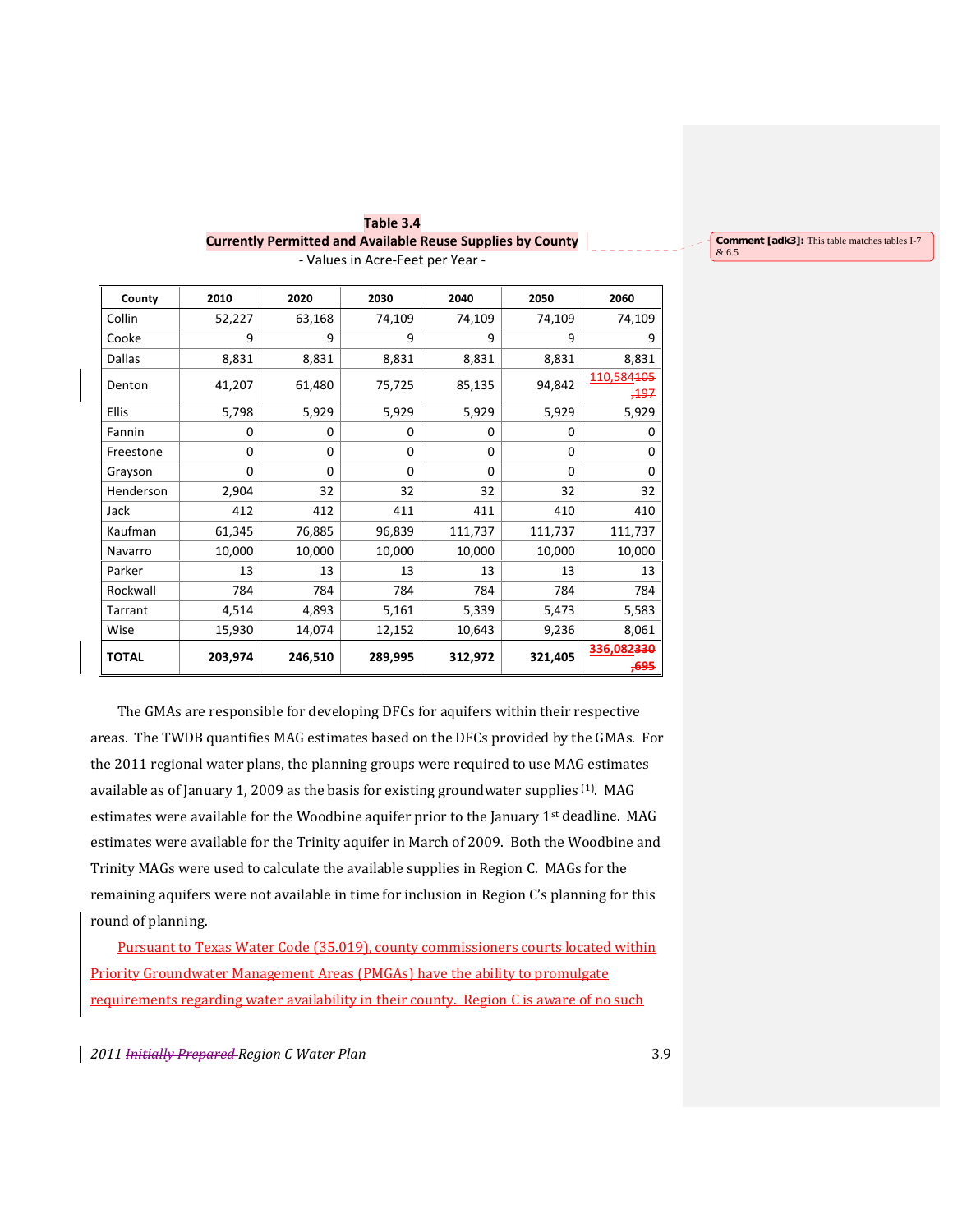## requirements made by any county commissioners courts within the Northern Trinity and Woodbine Aquifers PMGA, which is the only PMGA in Region C.

**CarrizoWilcox Aquifer.** Supplies from the Carrizo‐Wilcox aquifer are available in Freestone, Henderson, and Navarro counties in Region C. The available supply from the Carrizo‐Wilcox aquifer is assumed to be the same as that shown in the *2006 Region C Water Plan* (2).

For the *2006 Region C Water Plan* (2) update, Region C requested that the TWDB run both the Northern Carrizo‐Wilcox and Central Carrizo‐Wilcox Groundwater Availability Models (GAMs) (10), and the two models resulted in significantly different water availabilities. After discussing the results with the groundwater conservation districts in the region, Region C assumed that the currently available groundwater supply from the Carrizo‐Wilcox aquifer was equivalent to twice the current use from the aquifer in Freestone, Henderson, and Navarro counties. Table 3.5 shows the resulting groundwater availability by county to Region C from the Carrizo‐Wilcox aquifer. As with reservoirs, this number represents the amount of water available from the aquifer, without considering limitations imposed by or current availability due to the capacity of wells and other facilities. The amount of groundwater currently available in Region C is discussed in Section 3.2.

**Trinity and Woodbine Aquifers.** The Woodbine aquifer overlies the Trinity aquifer. The Woodbine aquifer is in Collin, Dallas, Denton, Ellis, Fannin, Grayson, Kaufman, Navarro, and Parker counties in Region C. The Trinity aquifer is in Collin, Cooke, Dallas, Denton, Ellis, Fannin, Grayson, Jack, Navarro, Parker, Tarrant, and Wise counties in Region C. Most of the pumping from the Trinity aquifer in Region C is from three layers: Paluxy, Hensel, and Hosston. MAG estimates provided by the TWDB were used to determine groundwater availability from the Trinity and Woodbine aquifers. These availability numbers are shown in Table 3.5.

**Groundwater Conservation Districts.** There are currently seven Groundwater Conservation Districts (GCDs) that include one or more Region C counties:

- Upper Trinity GCD (Wise and Parker Counties)
- Northern Trinity GCD (Tarrant County)
- Neches and Trinity Valleys GCD (includes Henderson County)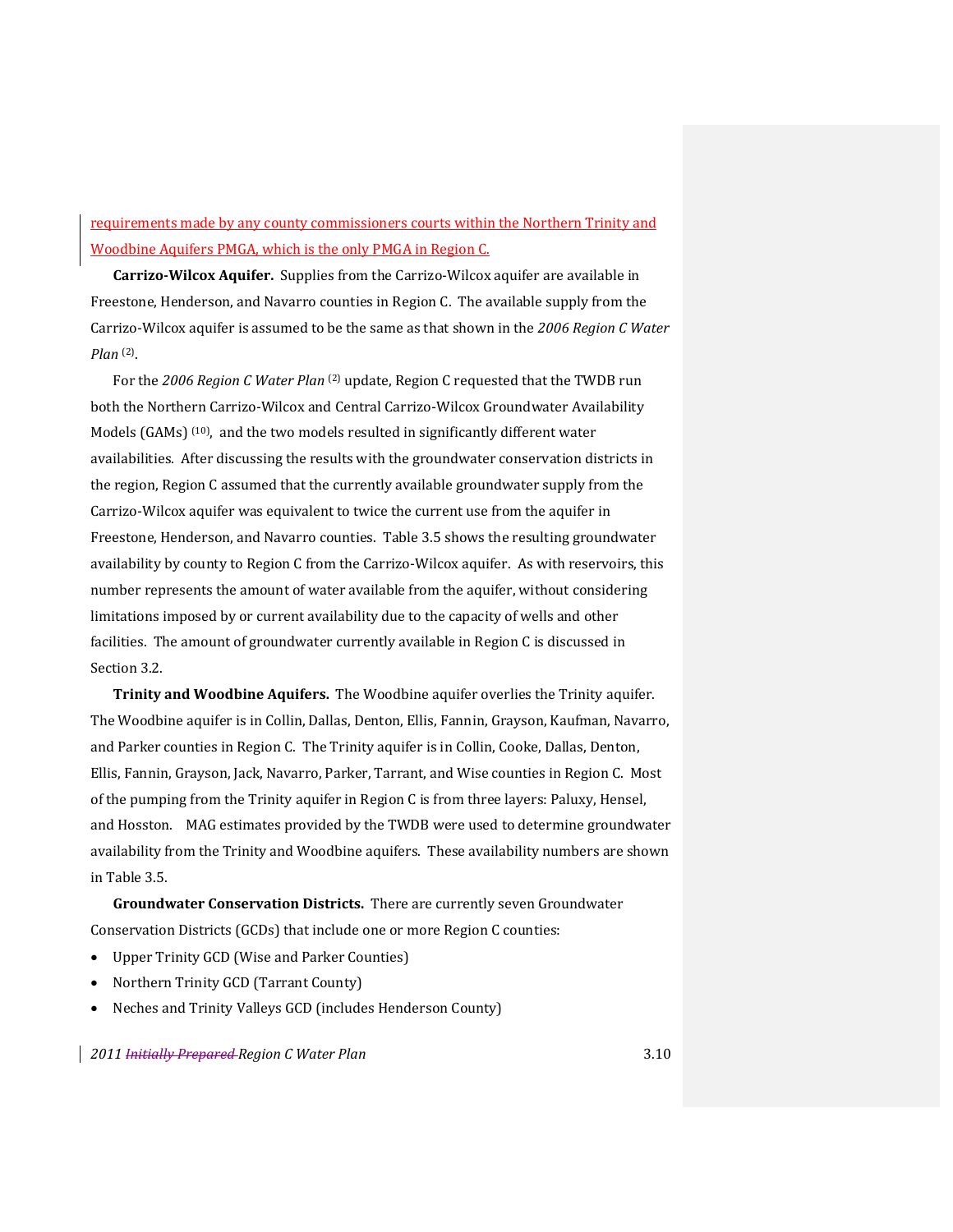- **Mid East Texas GCD (includes Freestone County)**
- **•** Prairielands GCD (includes Ellis County)
- North Texas GCD (Collin, Cooke, and Denton Counties)
- **-** Red River GCD (Grayson and Fannin Counties).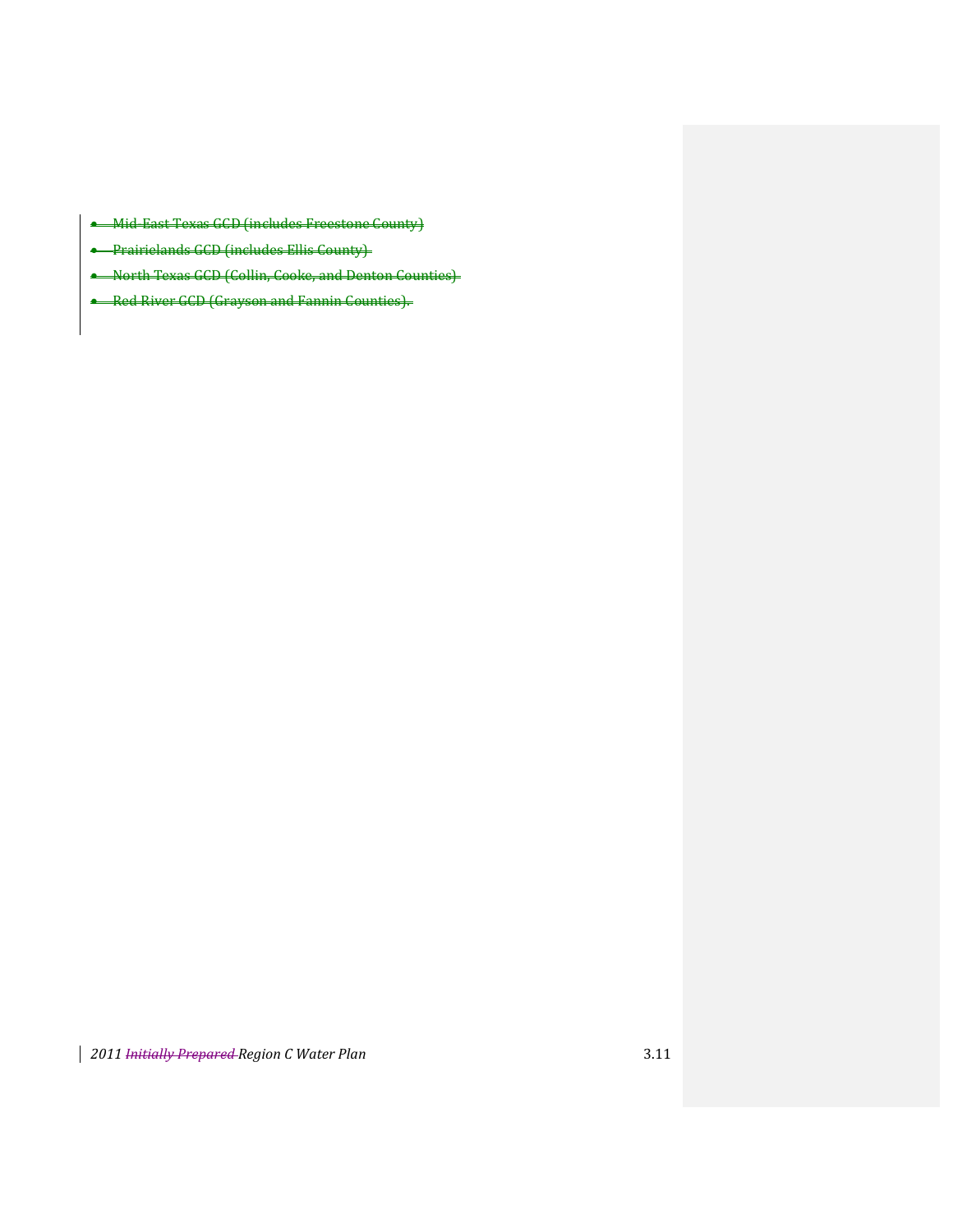## **Formatted:** Normal

# **Table 3.5 Groundwater Supplies in Region C**

| - Values in Acre-Feet per Year - |  |  |
|----------------------------------|--|--|
|----------------------------------|--|--|

| <b>Aquifer</b>                 | County        | 2010     | 2020     | 2030     | 2040        | 2050   | 2060   |
|--------------------------------|---------------|----------|----------|----------|-------------|--------|--------|
| Carrizo-Wilcox                 | Freestone     | 6,653    | 6,653    | 6,653    | 6,653       | 6,653  | 6,653  |
| Carrizo-Wilcox                 | Henderson     | 5,370    | 5,370    | 5,370    | 5,370       | 5,370  | 5,370  |
| Carrizo-Wilcox                 | Navarro       | 180      | 180      | 180      | 180         | 180    | 180    |
| <b>Carrizo-Wilcox Subtotal</b> |               | 12,203   | 12,203   | 12,203   | 12,203      | 12,203 | 12,203 |
| Trinity                        | Collin        | 2,100    | 2,100    | 2,100    | 2,100       | 2,100  | 2,100  |
| Trinity                        | Cooke         | 6,850    | 6,850    | 6,850    | 6,850       | 6,850  | 6,850  |
| Trinity                        | <b>Dallas</b> | 5,458    | 5,458    | 5,458    | 5,458       | 5,458  | 5,458  |
| Trinity                        | Denton        | 19,333   | 19,333   | 19,333   | 19,333      | 19,333 | 19,333 |
| Trinity                        | Ellis         | 3,959    | 3,959    | 3,959    | 3,959       | 3,959  | 3,959  |
| Trinity                        | Fannin        | 700      | 700      | 700      | 700         | 700    | 700    |
| Trinity                        | Grayson       | 9,400    | 9,400    | 9,400    | 9,400       | 9,400  | 9,400  |
| Trinity                        | Jack          | 100      | 100      | 100      | 100         | 100    | 100    |
| Trinity                        | Kaufman       | 1,181    | 1,181    | 1,181    | 1,181       | 1,181  | 1,181  |
| Trinity                        | Navarro       | 1,873    | 1,873    | 1,873    | 1,873       | 1,873  | 1,873  |
| Trinity                        | Parker        | 15,248   | 15,248   | 15,248   | 15,248      | 15,248 | 15,248 |
| Trinity                        | Rockwall      | 958      | 958      | 958      | 958         | 958    | 958    |
| Trinity                        | Tarrant       | 18,747   | 18,747   | 18,747   | 18,747      | 18,747 | 18,747 |
| Trinity                        | Wise          | 9,282    | 9,282    | 9,282    | 9,282       | 9,282  | 9,282  |
| <b>Trinity Subtotal</b>        |               | 95,189   | 95,189   | 95,189   | 95,189      | 95,189 | 95,189 |
| Woodbine                       | Collin        | 2,509    | 2,509    | 2,509    | 2,509       | 2,509  | 2,509  |
| Woodbine                       | Cooke         | 154      | 154      | 154      | 154         | 154    | 154    |
| Woodbine                       | <b>Dallas</b> | 2,313    | 2,313    | 2,313    | 2,313       | 2,313  | 2,313  |
| Woodbine                       | Denton        | 4,126    | 4,126    | 4,126    | 4,126       | 4,126  | 4,126  |
| Woodbine                       | Ellis         | 5,441    | 5,441    | 5,441    | 5,441       | 5,441  | 5,441  |
| Woodbine                       | Fannin        | 3,297    | 3,297    | 3,297    | 3,297       | 3,297  | 3,297  |
| Woodbine                       | Grayson       | 12,087   | 12,087   | 12,087   | 12,087      | 12,087 | 12,087 |
| Woodbine                       | Kaufman       | 200      | 200      | 200      | 200         | 200    | 200    |
| Woodbine                       | Navarro       | 300      | 300      | 300      | 300         | 300    | 300    |
| Woodbine                       | Parker        | $\Omega$ | $\Omega$ | $\Omega$ | $\mathbf 0$ | 0      | 0      |
| Woodbine                       | Rockwall      | 144      | 144      | 144      | 144         | 144    | 144    |
| Woodbine                       | Tarrant       | 632      | 632      | 632      | 632         | 632    | 632    |
| <b>Woodbine Subtotal</b>       |               | 31,203   | 31,203   | 31,203   | 31,203      | 31,203 | 31,203 |

 $\overline{\phantom{a}}$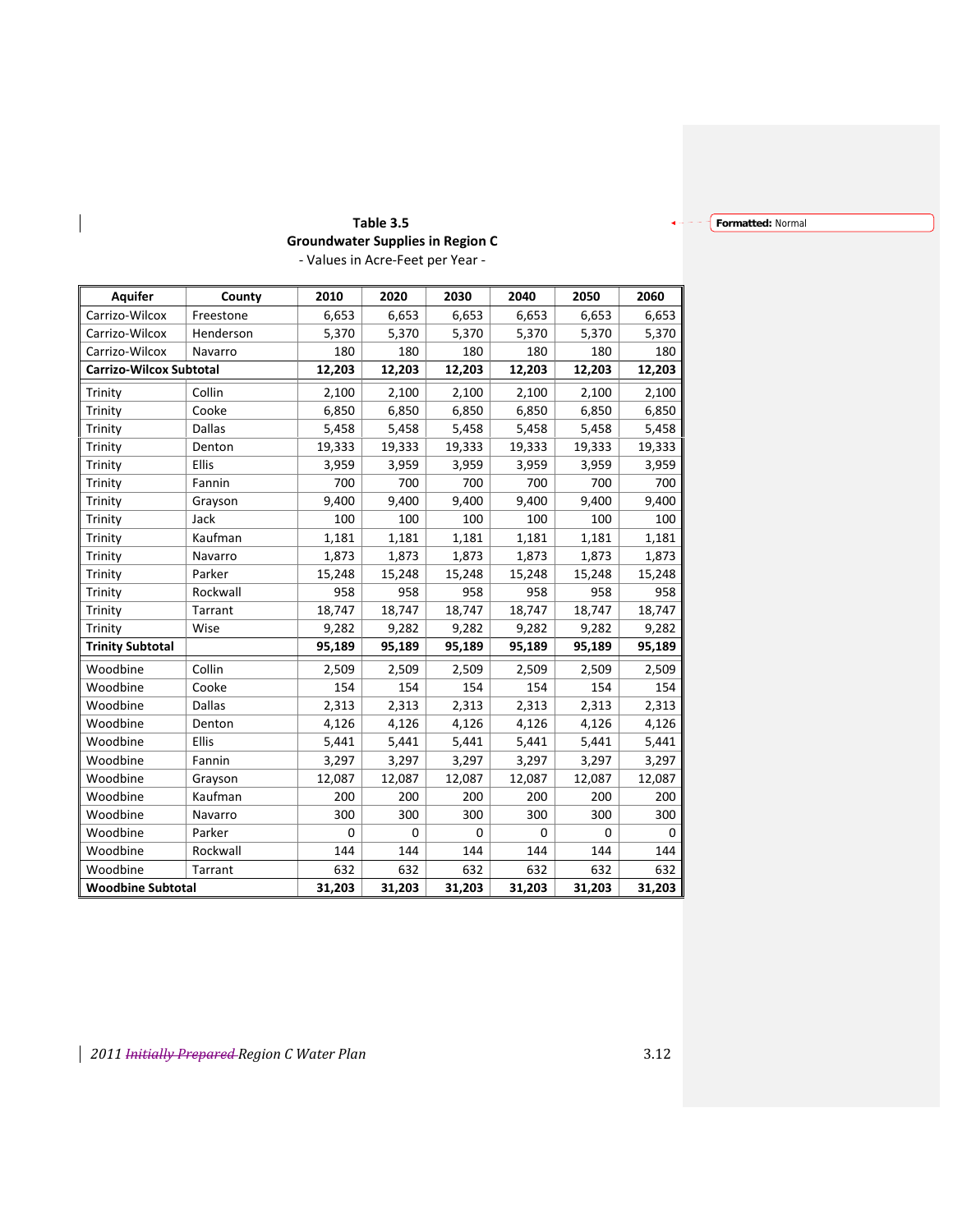| Table 3.5, Continued |  |
|----------------------|--|
|----------------------|--|

| <b>Aquifer</b>                 | County                                           | 2010    | 2020    | 2030    | 2040    | 2050    | 2060    |
|--------------------------------|--------------------------------------------------|---------|---------|---------|---------|---------|---------|
| Nacatoch                       | Henderson,<br>Kaufman,<br>Navarro, &<br>Rockwall | 558     | 558     | 558     | 558     | 558     | 558     |
| Queen City                     | Freestone &<br>Henderson                         | 873     | 873     | 873     | 873     | 873     | 873 l   |
| Other                          | All                                              | 6,126   | 6,126   | 6,126   | 6,126   | 6,126   | 6,126   |
| <b>Minor Aquifers Subtotal</b> |                                                  | 7,557   | 7,557   | 7,557   | 7,557   | 7,557   | 7,557   |
| <b>TOTAL</b>                   |                                                  | 146,152 | 146,152 | 146,152 | 146,152 | 146,152 | 146,152 |

• Mid-East Texas GCD (includes Freestone County)

- Prairielands GCD (includes Ellis County)
- North Texas GCD (Collin, Cooke, and Denton Counties)
- Red River GCD (Grayson and Fannin Counties).

**Summary.** In Region C, MAG estimates for the Trinity and Woodbine aquifers were available for this cycle of regional water planning. For the Carrizo-Wilocox, Nacatoch, Sparta, Queen City, and other aquifers, MAG estimates were not available, and available groundwater supplies were assumed to be the same as was shown in the *2006 Region C Water Plan* <sup>(2)</sup>. The total available supply from groundwater in Region C is 146,152 acrefeet per year throughout the planning period. More detail on the determination of available supplies from groundwater is included in Appendix I.

## *3.2 Currently Available Water Supplies*

Table 3.6 and Figure 3.2 show the currently available water supplies in Region C by different source types. Table 3.7 shows the currently available supplies to water user groups by county. Currently available supplies are supplies that can be used with currently existing water rights, contracts, and facilities. They are less than the overall supplies available to the region because the facilities needed to use some supplies have not yet been developed. (Common constraints limiting currently available supplies include the availability and capacity of transmission systems, treatment plants, and wells.) The comparison of overall water supply availability and currently available water supplies for Region C shows the following:

*2011 Initially Prepared Region C Water Plan* 3.13

**Formatted:** Space After: 12 pt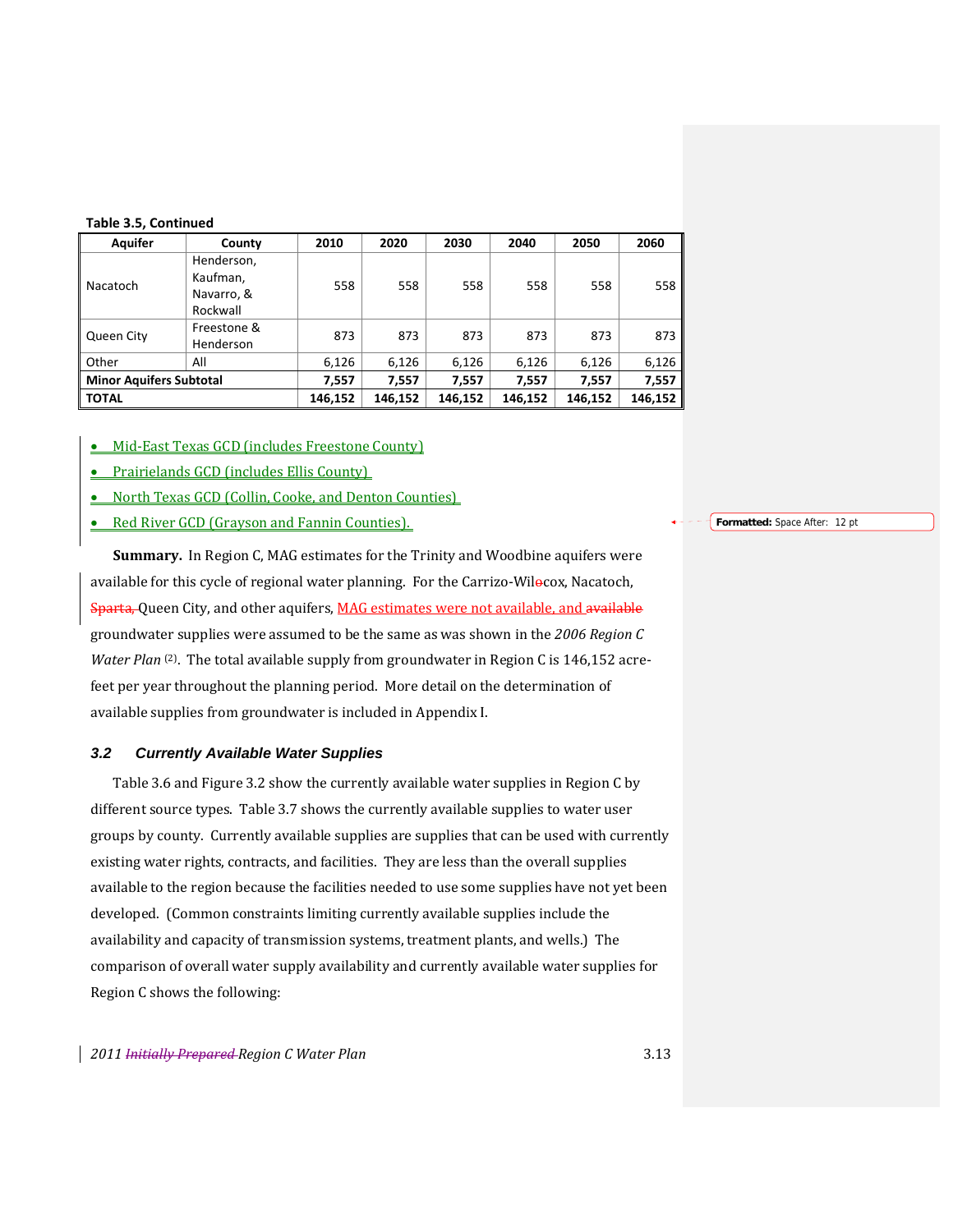- The total currently available supply in Region C for 2060 is  $1,788,4551,793,842$  acrefeet per year, of which  $\frac{1,774,5091,779,896}{2}$  acre-feet per year is available to users in Region C (a portion is used to supply customers in adjacent regions). This is 523,363579,863 acre-feet per year less than the overall supply. The difference is due primarily to transmission and treatment plant capacity limitations. This includes 196,881 acre‐feet per year of unconnected supplies for Dallas Water Utilities (Lake Fork Reservoir and Lake Palestine). It is worth noting that the currently available supply presented in this plan is significantly greater than what was in the 2006 Region C Plan, demonstrating on‐going development by Region C suppliers.
- The currently available supplies from in‐region reservoirs, local sources, groundwater and current reuse are nearly fully allocated by 2060. Some of the differences can be attributed to sources that are not currently used for water supplyies (White Rock Lake, Lake Mineral Wells and Forest Grove Reservoir).
- Groundwater supplies, which represent only 6 percent of the total available supply to the region, are nearly 86 percent utilized by current water users. The total amount of groundwater supply that is available for future development is  $\frac{\text{only}}{20,456 \text{around}}$ 20,000 acre‐feet per year.
- Permitted surface water imports to Region C are shown to be more than 540,000 acre‐ feet per year in 2060 in Table 3.1. Approximately 16% of these supplies are not currently connected to water supply systems. The connection of these supplies will be considered as water management strategies in Section 4.

| Category                  | 2010      | 2020      | 2030      | 2040      | 2050      | 2060      |
|---------------------------|-----------|-----------|-----------|-----------|-----------|-----------|
| Reservoirs in Region C    | 979,818   | 944,723   | 926,839   | 918,583   | 913,667   | 898,085   |
| Local Irrigation          | 19,455    | 19,455    | 19,455    | 19,455    | 19,455    | 19,455    |
| <b>Other Local Supply</b> | 22,862    | 22,814    | 22,846    | 22,884    | 22,931    | 22,989    |
| Surface Water Imports     | 456,275   | 425,638   | 402,919   | 399,203   | 396,946   | 390,064   |
| Groundwater               | 127,167   | 127,167   | 127,167   | 127,167   | 127,167   | 127,167   |
|                           |           |           |           |           | 321,405   | 336,08233 |
| Reuse                     | 203,974   | 246,510   | 289,995   | 312,972   |           | 0,695     |
| <b>Ill REGION C TOTAL</b> | 1,809,551 | 1,786,307 | 1,789,221 | 1,800,264 | 1,801,571 | 1,793,842 |
|                           |           |           |           |           |           | 1,788,455 |

**Table 3.6 Currently Available Water Supplies to Water Users by Source Type** ‐ Values in Acre‐Feet per Year ‐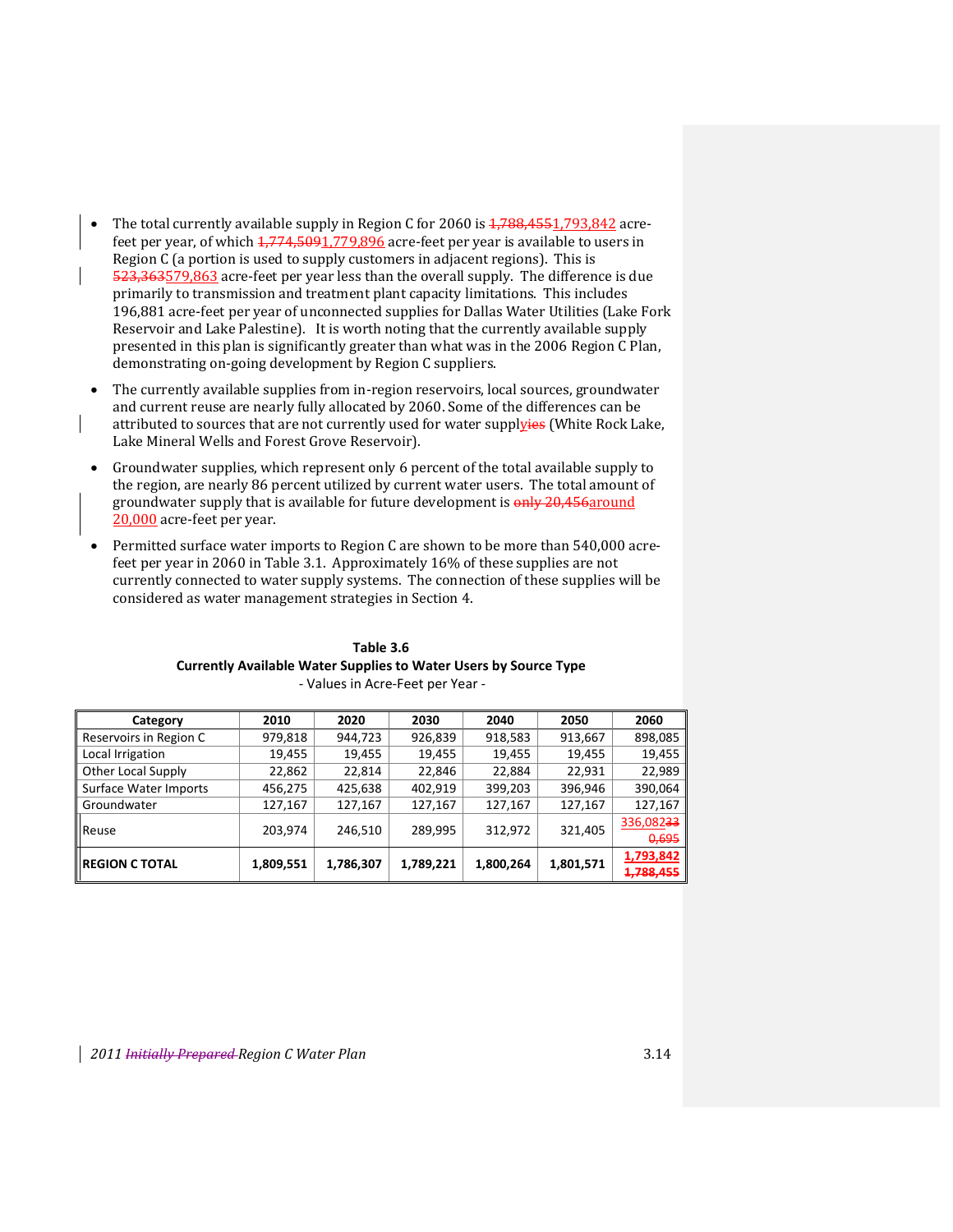

**Figure 3.2 Currently Available Supplies to Region C Water Users**

## **Currently Available Supplies by County** ‐ Values in Acre‐Feet per Year ‐

| County       | 2010      | 2020      | 2030      | 2040      | 2050      | 2060                 |
|--------------|-----------|-----------|-----------|-----------|-----------|----------------------|
| Collin       | 218,495   | 232,143   | 237,213   | 247,134   | 248,114   | 244,488              |
| Cooke        | 9,960     | 9,808     | 9,726     | 9,689     | 9,616     | 9,580                |
| Dallas       | 663,340   | 590,907   | 576,467   | 568,087   | 564,482   | 557,655              |
| Denton       | 161,271   | 157,547   | 173,000   | 184,534   | 193,216   | <b>192,318</b>       |
|              |           |           |           |           |           | 197,705              |
| <b>Ellis</b> | 39,346    | 42,177    | 47,403    | 51,536    | 53,370    | 53,512               |
| Fannin       | 42,279    | 42,134    | 42,410    | 42,994    | 43,524    | 43,482               |
| Freestone    | 34,466    | 34,511    | 33,802    | 32,958    | 32,275    | 31,660               |
| Grayson      | 46,883    | 46,182    | 46,186    | 45,922    | 45,767    | 45,803               |
| Henderson    | 20,209    | 14,728    | 14,808    | 14,771    | 14,829    | 14,895               |
| Jack         | 6,801     | 7,137     | 7,333     | 7,531     | 7,729     | 7,929                |
| Kaufman      | 31,216    | 36,519    | 38,912    | 41,107    | 42,038    | 43,991               |
| Navarro      | 13,150    | 14,123    | 14,202    | 14,597    | 15,070    | 15,622               |
| Parker       | 31,567    | 43,302    | 47,461    | 47,544    | 47,041    | 46,031               |
| Rockwall     | 22,235    | 29,206    | 30,518    | 31,866    | 31,060    | 30,808               |
| Tarrant      | 413,906   | 428,973   | 413,111   | 405,083   | 399,809   | 398,030              |
| Wise         | 44,620    | 45,268    | 42,958    | 41,561    | 40,041    | 38,705               |
|              |           |           |           |           |           | <del>1.774.509</del> |
| Subtotal     | 1,799,744 | 1,774,665 | 1,775,510 | 1,786,914 | 1,787,981 | 1,779,896            |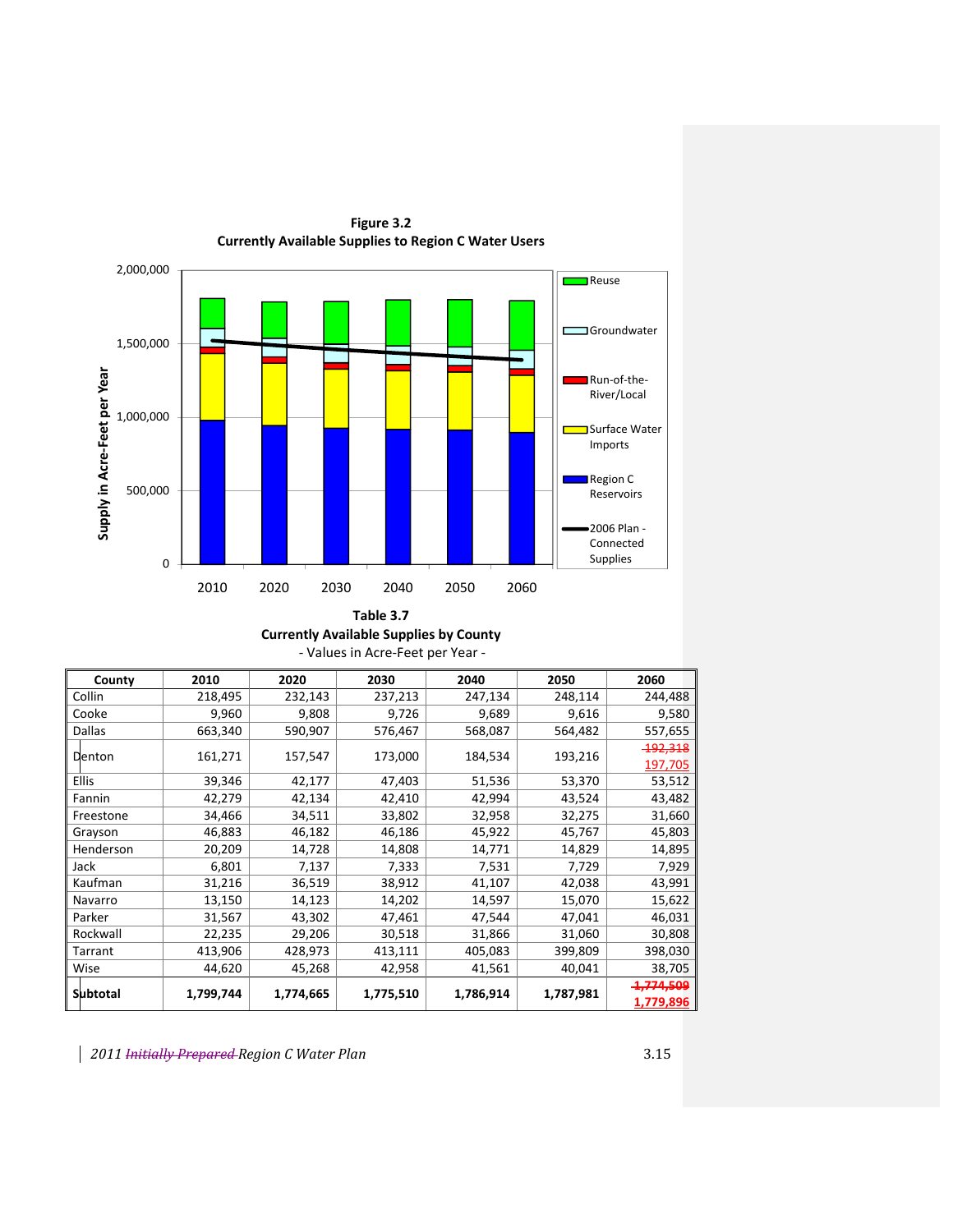| Other Regions | 9,807     | 11.642    | 13,711    | 13,350    | 13,590    | 13,946                        |
|---------------|-----------|-----------|-----------|-----------|-----------|-------------------------------|
| <b>TOTAL</b>  | 1,809,551 | 1,786,307 | 1,789,221 | 1,800,264 | 1,801,571 | <b>1,788,4551,7</b><br>93,842 |

## *3.3 Water Availability by Wholesale Water Provider (WWP)*

As part of the Senate Bill One planning process, the Texas Water Development Board requires development of water availability for each designated wholesale water provider. A wholesale water provider is defined as "any person or entity, including river authorities and irrigation districts, that has contracts to sell more than 1,000 acre‐feet of water wholesale in any one year during the five years immediately preceding the adoption of the last Regional Water Plan." (1) The planning groups are also required to designate any person or entity expected to contract to sell at least 1,000 acre‐feet per year of wholesale water during the planning period as a WWP. There are 41 entities in Region C that qualify as wholesale water providers (20 cities, 2 river authorities, and 19 water districts). Twelve of the wholesale water providers provide a large amount of wholesale water supplies to a number of customers and are discussed below as regional wholesale water providers. The remaining 29 supply less water to fewer customers and are discussed as local wholesale water providers. The 12 regional wholesale water providers are:

- Dallas Water Utilities
- Tarrant Regional Water District
- North Texas Municipal Water District
- City of Fort Worth
- Trinity River Authority
- Upper Trinity Regional Water District
- Greater Texoma Utility Authority
- Dallas County Park Cities Municipal Utility District
- City of Corsicana
- Sabine River Authority
- Sulphur River Water District
- Upper Neches River Municipal Water Authority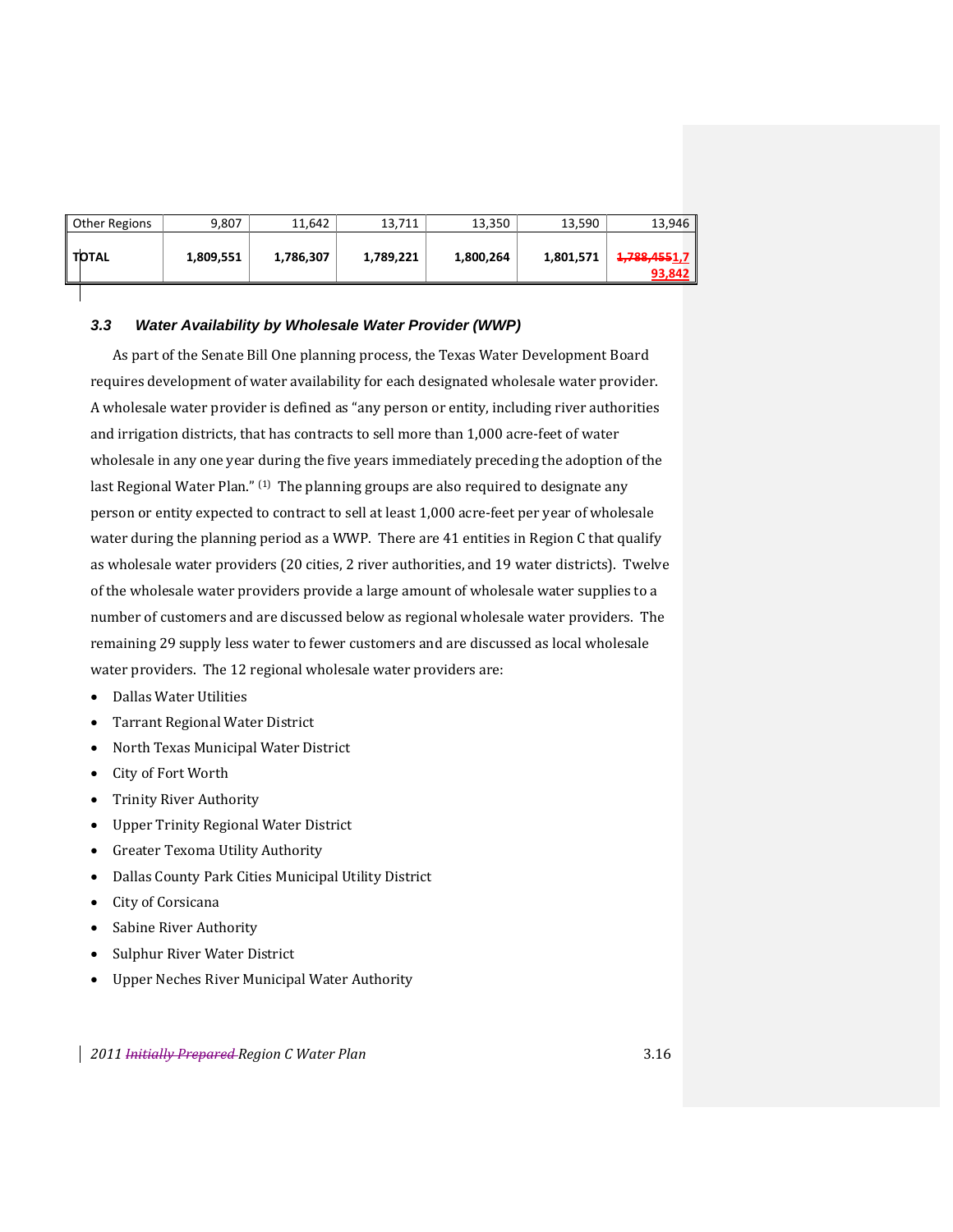The 29 local wholesale water providers include:

- Argyle Water Supply Corporation
- City of Arlington
- Athens Municipal Water Authority
- Bartonville Water Supply Corporation
- Bolivar Water Supply Corporation
- Dallas County WCID #6
- City of Denton
- East Cedar Creek Freshwater Supply District
- City of Ennis
- City of Forney
- City of Gainesville
- City of Garland
- City of Grand Prairie
- Lake Cities Municipal Utility Authority
- City of Mansfield
- City of Midlothian
- Mustang Special Utility District
- City of North Richland Hills
- City of Princeton
- Rockett Special Utility District
- City of Rockwall
- City of Seagoville
- City of Sherman
- City of Terrell
- Walnut Creek Special Utility District
- City of Waxahachie
- City of Weatherford
- West Cedar Creek Municipal Utility District
- Wise County Water Supply District

*2011 Initially Prepared Region C Water Plan* 3.17

**Formatted:** Indent: First line: 0.25", No

bullets or numbering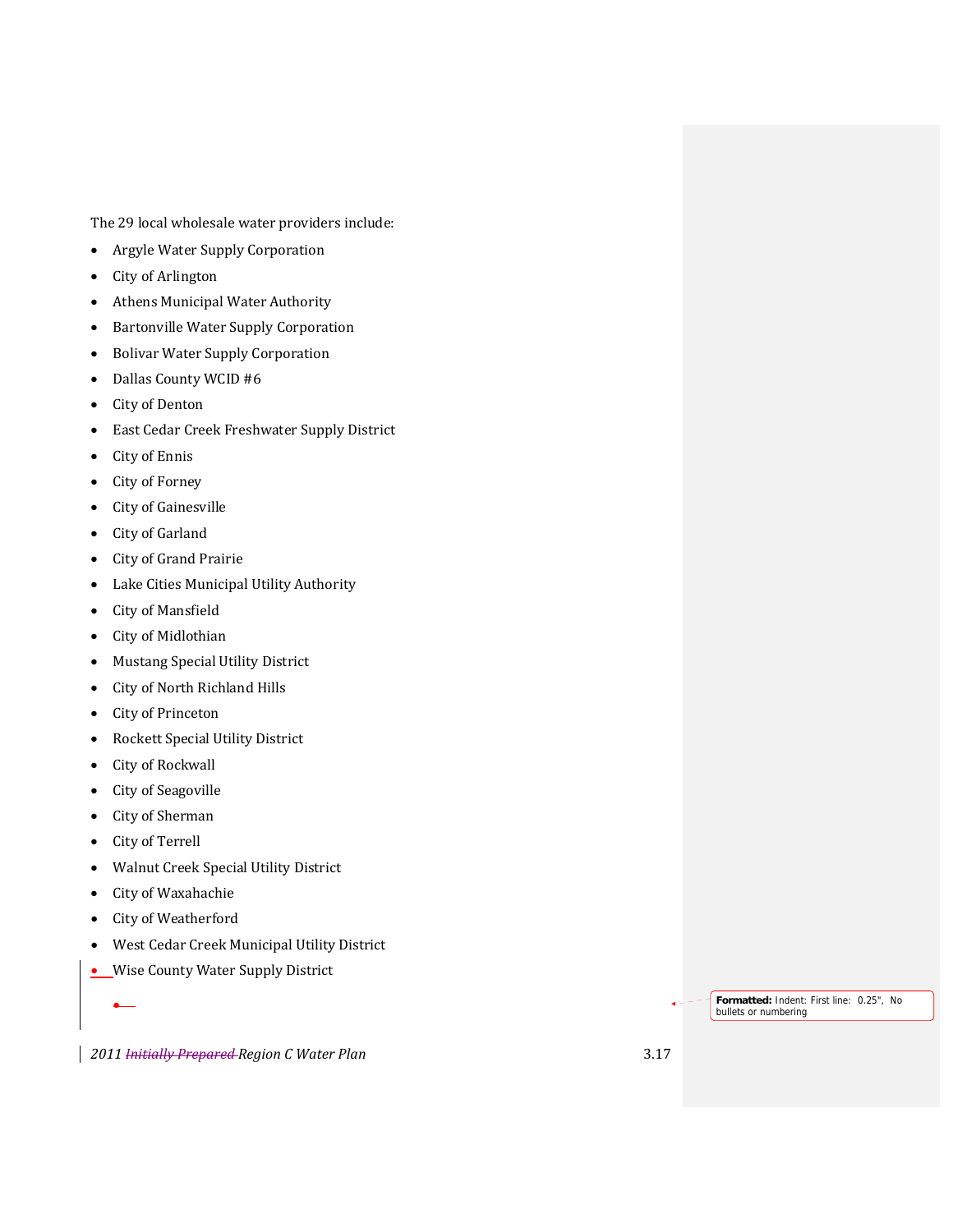## *3.4 Water Supplies Currently Available to Regional Wholesale Water Providers*

Table 3.8 gives a summary of the supplies currently available to regional wholesale water providers serving Region C. As discussed in Section 3.2, currently available supplies are limited by existing physical facilities.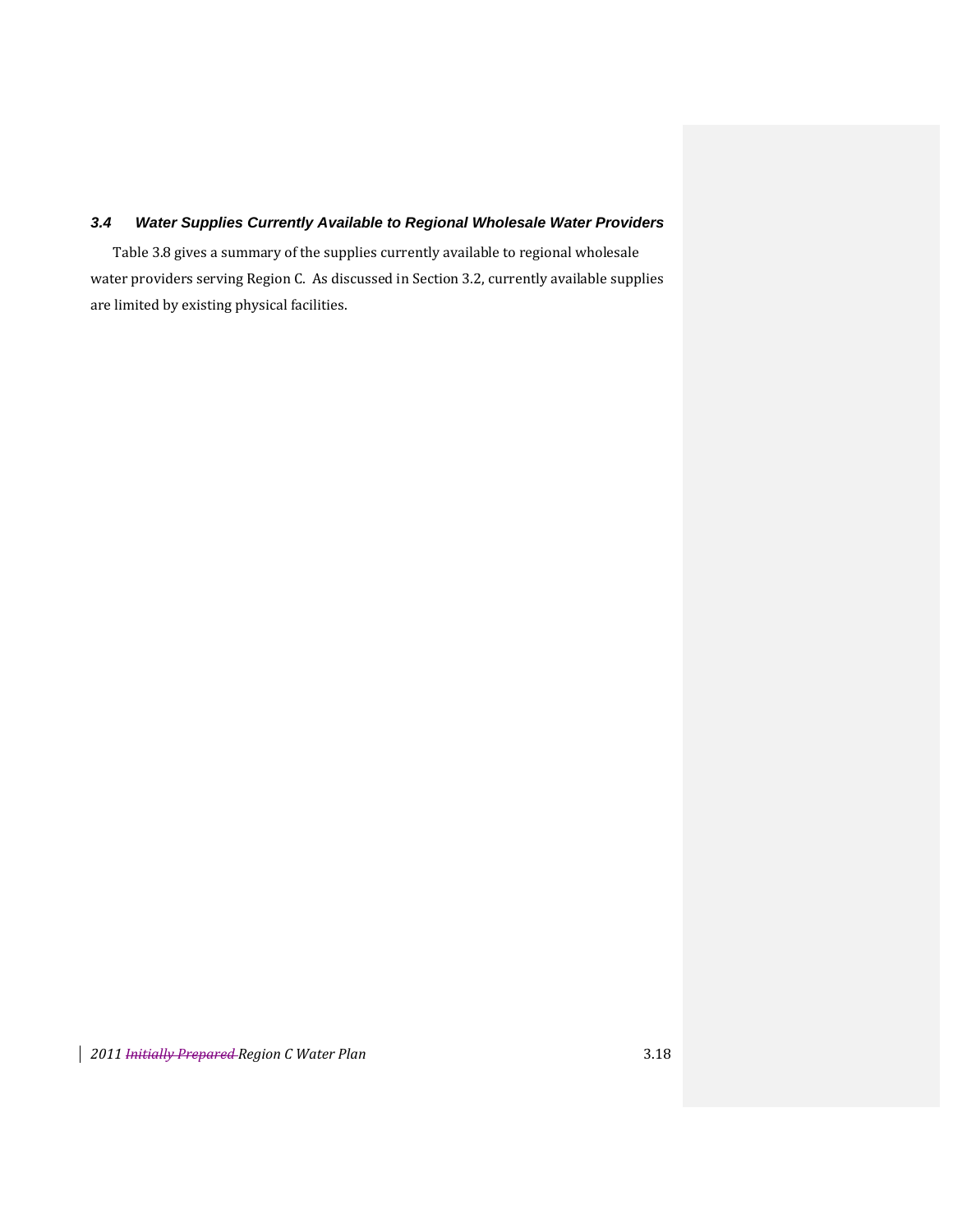|                                       |                                            | Water Supply Currently Available (Acre-Feet per Year) |         |         |         |             |                    |  |  |
|---------------------------------------|--------------------------------------------|-------------------------------------------------------|---------|---------|---------|-------------|--------------------|--|--|
| Provider                              | Source                                     | 2010                                                  | 2020    | 2030    | 2040    | 2050        | 2060               |  |  |
|                                       | Lake Ray Roberts/Lake Lewisville<br>System | 184,801                                               | 183,733 | 182,665 | 181,597 | 180,529     | 179,459            |  |  |
|                                       | Lake Grapevine                             | 7,583                                                 | 7,367   | 7,150   | 6,933   | 6,717       | 6,500              |  |  |
|                                       | Lake Ray Hubbard                           | 57,427                                                | 56,113  | 54,800  | 53,487  | 52,173      | 50,860             |  |  |
|                                       | Lake Ray Hubbard Temporary                 | 49,800                                                | 0       | 0       | 0       | $\mathbf 0$ | $\Omega$           |  |  |
| Dallas Water                          | Lake Tawakoni                              | 183,619                                               | 182,251 | 180,882 | 179,515 | 178,146     | 176,777            |  |  |
| <b>Utilities</b>                      | Lake Fork                                  | 40,581                                                | 41,949  | 43,318  | 44,685  | 46,054      | 47,423             |  |  |
|                                       | Direct Reuse (Cedar Crest GC)              | 561                                                   | 561     | 561     | 561     | 561         | 561                |  |  |
|                                       | <b>Indirect Reuse</b>                      | 29,961                                                | 42,046  | 53,147  | 60,646  | 69,861      | 79,61385,000       |  |  |
|                                       | White Rock Lake (Irrigation Only)          | 3,500                                                 | 3,200   | 2,900   | 2,600   | 2,300       | 2,000              |  |  |
|                                       | <b>DWU Total</b>                           | 557,833                                               | 517,220 | 525,423 | 530,024 | 536,341     | 543,193548.5<br>80 |  |  |
|                                       | West Fork System                           | 109,833                                               | 109,167 | 108,500 | 107,833 | 107,167     | 106,500            |  |  |
|                                       | Lake Benbrook                              | 6,833                                                 | 6,833   | 6,833   | 6,833   | 6,833       | 6,833              |  |  |
| <b>Tarrant Regional</b>               | Cedar Creek Lake                           | 175,000                                               | 175,000 | 175,000 | 175,000 | 175,000     | 175,000            |  |  |
| <b>Water District</b>                 | <b>Richland-Chambers Res.</b>              | 210,000                                               | 210,000 | 210,000 | 210,000 | 210,000     | 210,000            |  |  |
|                                       | <b>Richland-Chambers Reuse</b>             | 10,000                                                | 10,000  | 10,000  | 10,000  | 10,000      | 10,000             |  |  |
|                                       | <b>TRWD Total</b>                          | 511,666                                               | 511,000 | 510,333 | 509,666 | 509,000     | 508,333            |  |  |
|                                       | Lake Lavon                                 | 112,033                                               | 110,767 | 109,500 | 108,233 | 106,967     | 105,700            |  |  |
|                                       | Lake Texoma                                | 77,300                                                | 77,300  | 77,300  | 77,300  | 77,300      | 77,300             |  |  |
|                                       | Lake Chapman                               | 47,132                                                | 47,132  | 47,132  | 47,132  | 47,132      | 47,132             |  |  |
|                                       | Wilson Creek Reuse                         | 50,000                                                | 60,941  | 71,882  | 71,882  | 71,882      | 71,882             |  |  |
| North Texas<br><b>Municipal Water</b> | Lake Bonham                                | 5,340                                                 | 5,340   | 5,340   | 5,340   | 5,340       | 5,340              |  |  |
| District                              | <b>East Fork Reuse</b>                     | 51,790                                                | 67,148  | 87,102  | 102,000 | 102,000     | 102,000            |  |  |
|                                       | Interim GTUA                               | 15,500                                                | 0       | 0       | 0       | 0           | 0                  |  |  |
|                                       | <b>Upper Sabine Basin</b>                  | 49,718                                                | 29,646  | 9,573   | 9,501   | 9,428       | 9,356              |  |  |
|                                       | <b>Direct Reuse</b>                        | 2,695                                                 | 2,695   | 2,695   | 2,695   | 2,695       | 2,695              |  |  |
|                                       | <b>NTMWD Total</b>                         | 411,508                                               | 400,969 | 410,524 | 424,083 | 422,744     | 421,405            |  |  |

| Table 3.8                                                                     |
|-------------------------------------------------------------------------------|
| urrently Available Supplies to Regional Wholesale Water Providers in Region C |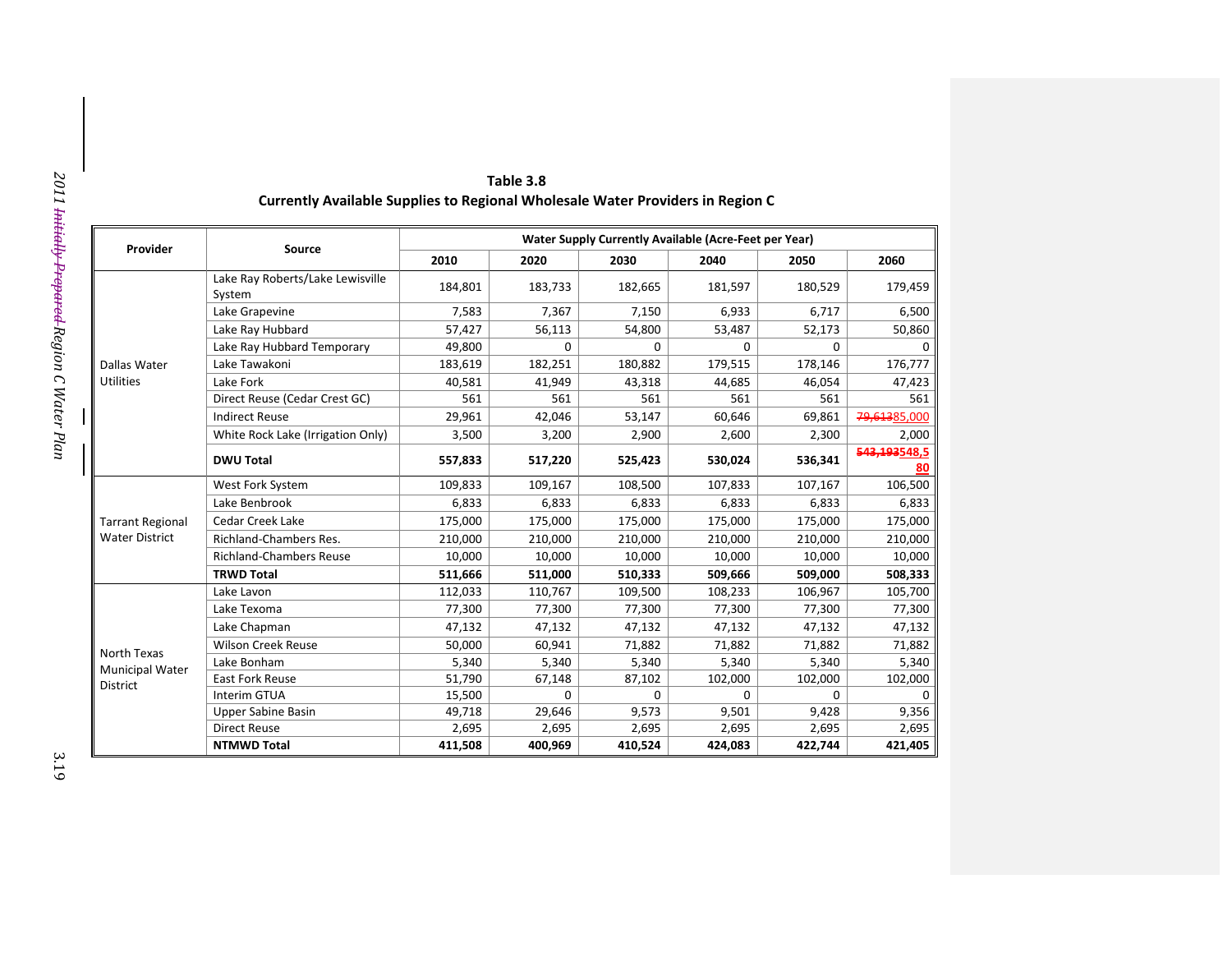| Table 3.8, Continued |  |
|----------------------|--|
|----------------------|--|

|                                     |                                     |              |              |                                     | Water Supply Currently Available (Acre-Feet per Year) |              |                          |
|-------------------------------------|-------------------------------------|--------------|--------------|-------------------------------------|-------------------------------------------------------|--------------|--------------------------|
| Provider                            | Source                              | 2010         | 2020         | 2030                                | 2040                                                  | 2050         | 2060                     |
|                                     | <b>TRWD Supplies</b>                | 247,979      | 277,748      | 277,748                             | 277,748                                               | 277,748      | 277,748                  |
| City of Fort Worth                  | <b>Direct Reuse</b>                 | 897          | 897          | 897                                 | 897                                                   | 897          | 897                      |
|                                     | <b>Fort Worth Total</b>             | 248,876      | 278,645      | 278,645                             | 278,645                                               | 278,645      | 278,645                  |
|                                     | Joe Pool Lake (Midlothian)          | 5,954        | 7,104        | 6,951                               | 6,798                                                 | 6,644        | 6,491                    |
|                                     | Joe Pool Lake (Grand Prairie)       | 300          | 300          | 300                                 | 300                                                   | 300          |                          |
|                                     | Navarro Mills Lake                  | 19,342       | 18,333       | 17,325                              | 16,317                                                | 15,308       | 14,300                   |
|                                     | <b>Bardwell Lake</b>                | 9,600        | 9,600        | 9,295                               | 8,863                                                 | 8,432        | 8,000                    |
| <b>Trinity River Authority</b>      | Lake Livingston (Region C)          | 20,000       | 20,000       | 20,000                              | 20,000                                                | 20,000       | 20,000                   |
|                                     | Reuse (Region C)                    | 13,248       | 13,379       | 13,379                              | 13,379                                                | 13,379       | 13,379                   |
|                                     | Subtotal                            | 68,444       | 68,716       | 67,250                              | 65,657                                                | 64,063       | 62,470                   |
|                                     | <b>TRWD</b>                         | 56,456       | 72,279       | 70,266                              | 68,519                                                | 66,192       | 63,352                   |
|                                     | <b>TRA Total in Region C</b>        | 124,900      | 140,995      | 137,516                             | 134,176                                               | 130,255      | 125,822                  |
|                                     | Lake Chapman                        | 13,268       | 13,268       | 13,268                              | 13,268                                                | 13,268       | 13,268                   |
|                                     | <b>DWU Contract</b>                 | 8,290        | 36,549       | 42,664                              | 41,267                                                | 39,087       | 35,226                   |
| <b>Upper Trinity Regional</b>       | Denton                              | 4,069        | $\Omega$     | $\Omega$                            | 0                                                     | 0            |                          |
| <b>Water District</b>               | Chapman Reuse                       | 6,634        | 6,634        | 6,634                               | 6,634                                                 | 6,634        | 6,634                    |
|                                     | <b>Direct Reuse</b>                 | 897          | 897          | 897                                 | 897                                                   | 897          |                          |
|                                     | <b>UTRWD Total</b>                  | 33,158       | 57,348       | 63,463                              | 62,066                                                | 59,886       | 56,025                   |
|                                     | Lake Texoma Raw Water               | 25,00081,500 | 81,50025,000 | 81,500 <del>25,00</del><br>$\Omega$ | 81,500 <del>25,000</del>                              | 81,50025,000 | 81,500 <del>25,000</del> |
|                                     | Delivery Limited by WTP<br>Capacity | 8,000        | 8,000        | 8,000                               | 8,000                                                 | 8,000        | 8,000                    |
| Greater Texoma<br>Utility Authority | Usable Lk Texoma Raw Water          | 5,600        | 5,600        | 5,600                               | 5,600                                                 | 5,600        | 5,600                    |
|                                     | Dennison (for Pottsboro)            | 560          | 560          | 560                                 | 560                                                   | 560          |                          |
|                                     | NTMWD (Collin-Grayson MA)           | 1,928        | 5,400        | 5,400                               | 5,400                                                 | 5,400        | 5,400                    |
|                                     | <b>GTUA Total</b>                   | 16,088       | 19,560       | 19,560                              | 19,560                                                | 19,560       | 19,560                   |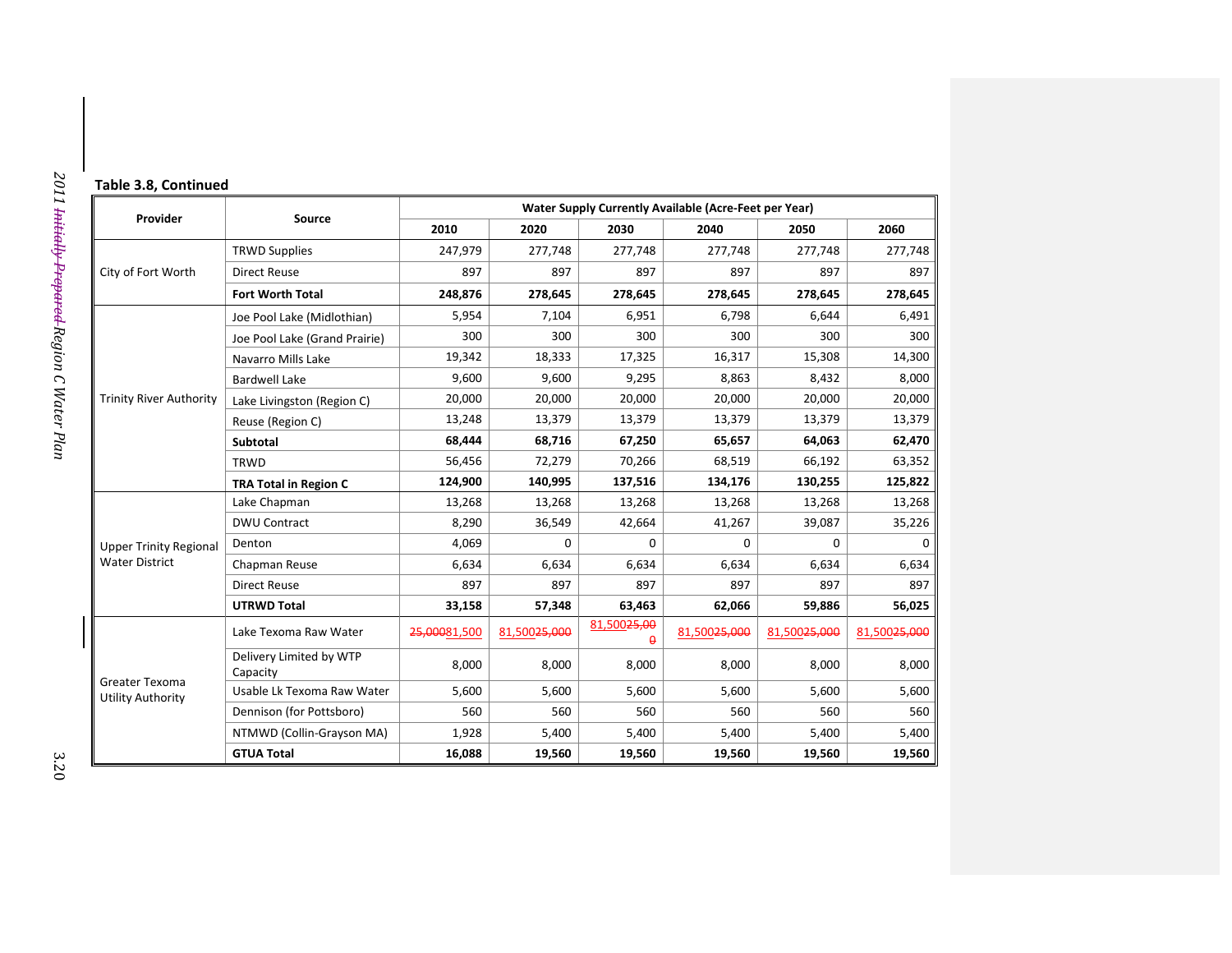| Table 3.8, Continued |  |  |  |  |  |
|----------------------|--|--|--|--|--|
|----------------------|--|--|--|--|--|

|                                         |                                           |           |           | Water Supply Currently Available (Acre-Feet per Year) |           |           |           |
|-----------------------------------------|-------------------------------------------|-----------|-----------|-------------------------------------------------------|-----------|-----------|-----------|
| Provider                                | Source                                    | 2010      | 2020      | 2030                                                  | 2040      | 2050      | 2060      |
| <b>Dallas County Park</b><br>Cities MUD | Lake Grapevine                            | 17,050    | 16,900    | 16,750                                                | 16,600    | 16,450    | 16,300    |
|                                         | <b>Grapevine Reuse</b>                    | 3,317     | 3,696     | 3,964                                                 | 4,142     | 4,276     | 4,386     |
|                                         | <b>DCPCMUD Total</b>                      | 20,367    | 20,596    | 20,714                                                | 20,742    | 20,726    | 20,686    |
|                                         | Navarro Mills Lake (from TRA)             | 11,210    | 11,210    | 11,210                                                | 11,210    | 11,210    | 11,210    |
| City of Corsicana                       | Richland Chambers/Halbert                 | 2,242     | 2,242     | 2,242                                                 | 2,242     | 2,242     | 2,242     |
|                                         | <b>Total (Limited by WTP</b><br>Capacity) | 13,452    | 13,452    | 13,452                                                | 13,452    | 13,452    | 13,452    |
|                                         | Lake Tawakoni (Dallas)                    | 183,619   | 182,251   | 180,882                                               | 179,515   | 178,146   | 176,777   |
|                                         | Lake Tawakoni (NTMWD)                     | 9,718     | 9,646     | 9,573                                                 | 9,501     | 9,428     | 9,356     |
|                                         | Lake Tawakoni (Others)                    | 36,469    | 36,197    | 35,925                                                | 35,651    | 35,379    | 35,107    |
|                                         | Lake Fork (Dallas) - Trinity<br>Basin     | 120,000   | 119,943   | 119,095                                               | 118,248   | 117,400   | 116,551   |
| Sabine River Authority                  | Lake Fork (Dallas) - Sabine<br>Basin      | 791       | $\Omega$  | $\Omega$                                              | 0         | $\Omega$  | $\Omega$  |
|                                         | Lake Fork (Others)                        | 52,244    | 51,877    | 51,510                                                | 51,142    | 50,775    | 50,409    |
|                                         | <b>Subtotal Upper Basin</b>               | 402,842   | 399,913   | 396,985                                               | 394,057   | 391,128   | 388,200   |
|                                         | <b>Toledo Bend Lake</b>                   | 750,000   | 750,000   | 750,000                                               | 750,000   | 750,000   | 750,000   |
|                                         | Sabine Run-of-River                       | 147,100   | 147,100   | 147,100                                               | 147,100   | 147,100   | 147,100   |
|                                         | <b>SRA Total</b>                          | 1,299,942 | 1,297,013 | 1,294,085                                             | 1,291,157 | 1,288,228 | 1,285,300 |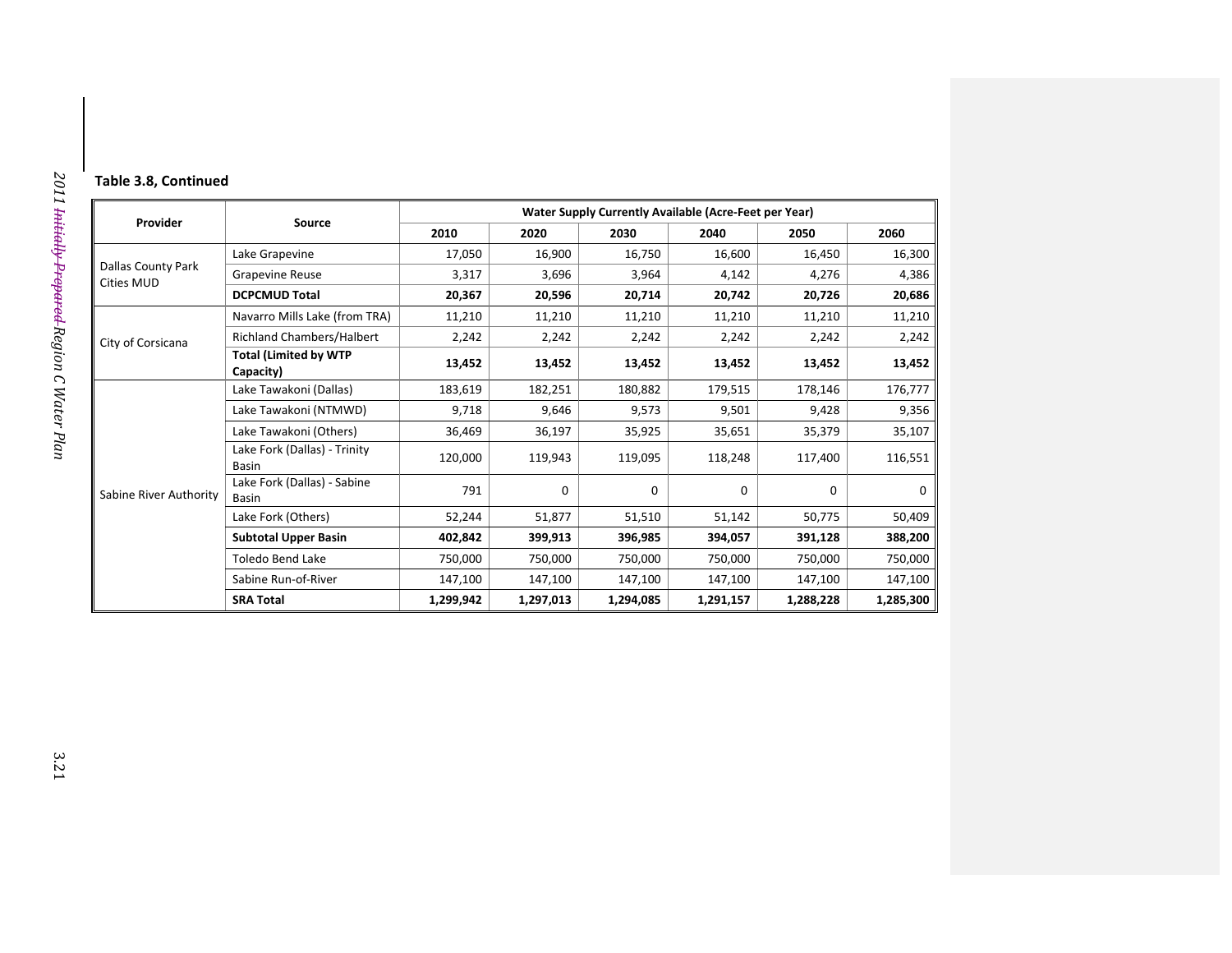#### **Table 3.8, Continued**

| Provider                                           |                                        | Water Supply Currently Available (Acre-Feet per Year) |          |          |          |          |             |  |  |
|----------------------------------------------------|----------------------------------------|-------------------------------------------------------|----------|----------|----------|----------|-------------|--|--|
|                                                    | Source                                 | 2010                                                  | 2020     | 2030     | 2040     | 2050     | 2060        |  |  |
|                                                    | Lake Chapman (UTRWD)                   | 13,268                                                | 13,268   | 13,268   | 13,268   | 13,268   | 13,268      |  |  |
| Sulphur River Water                                | Lake Chapman (NTMWD<br>through Cooper) | 883                                                   | 883      | 883      | 883      | 883      | 883         |  |  |
| <b>District</b>                                    | Lake Chapman (Other)                   | 14,933                                                | 14,933   | 14,933   | 14,933   | 14,933   | 14,933      |  |  |
|                                                    | <b>SRWD Total</b>                      | 29,084                                                | 29,084   | 29,084   | 29,084   | 29,084   | 29,084      |  |  |
|                                                    | <b>SRWD to Region C</b>                | 14,151                                                | 14,151   | 14,151   | 14,151   | 14,151   | 14,151      |  |  |
|                                                    | Lake Palestine (Dallas)                | 112,881                                               | 111,776  | 110,670  | 109,563  | 108,455  | 107,347     |  |  |
| Upper Neches River<br>Municipal Water<br>Authority | Lake Palestine (Other<br>Committed)    | 94,577                                                | 93,641   | 92,705   | 91,770   | 90,837   | 89,903      |  |  |
|                                                    | Lake Palestine (Uncommitted)           | 0                                                     | $\Omega$ | $\Omega$ | $\Omega$ | $\Omega$ | $\mathbf 0$ |  |  |
|                                                    | <b>UNRMWA Total</b>                    | 207,458                                               | 205,417  | 203,375  | 201,333  | 199,292  | 197,250     |  |  |

L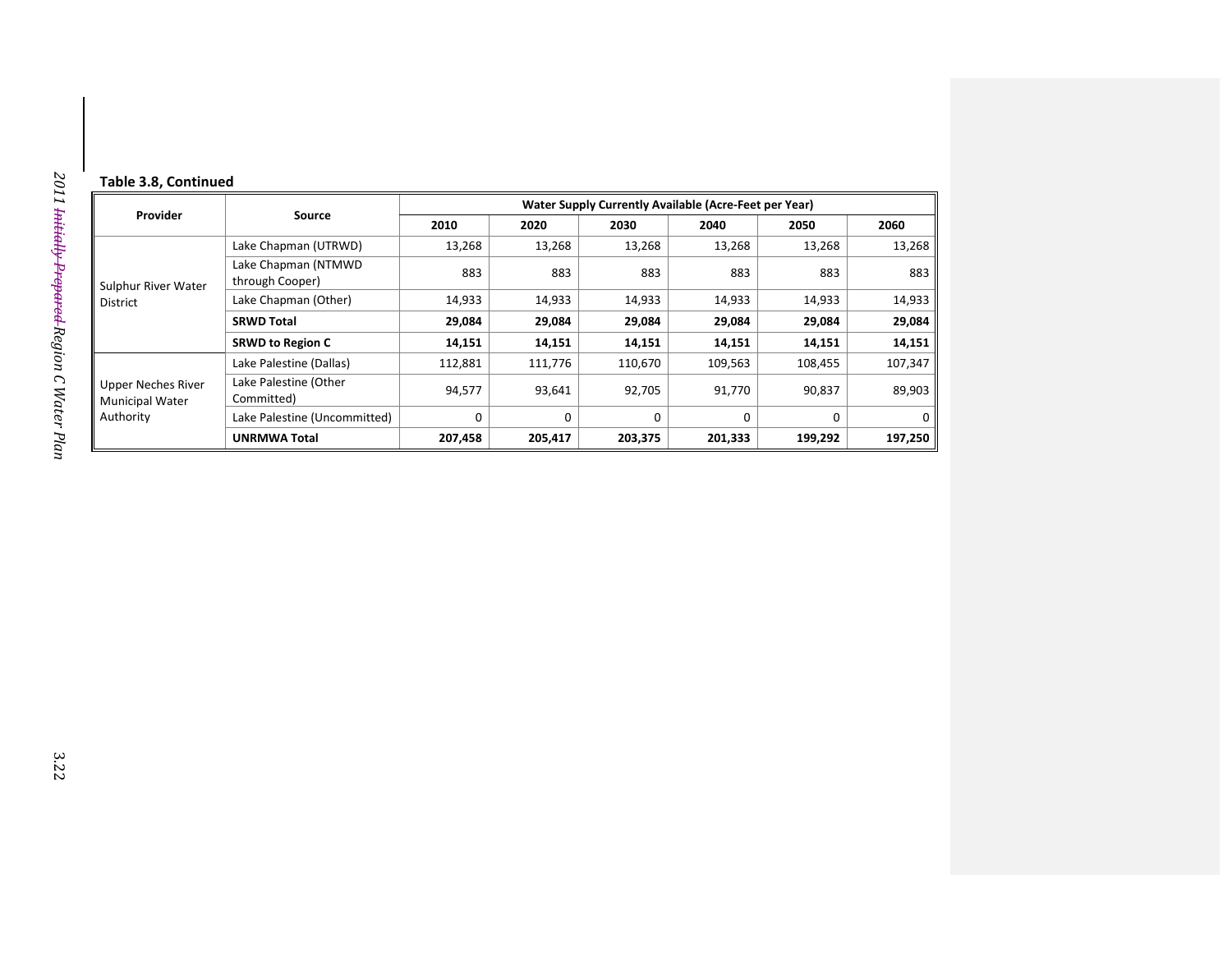#### Dallas Water Utilities

Figure 3.3 shows the currently available supply for Dallas Water Utilities (DWU). DWU's currently available supply sources include Lake Ray Hubbard, Lake Tawakoni (in Region D), the Ray Roberts/Lewisville Lake/Elm Fork System, Dallas' share of Grapevine Lake, White Rock Lake (irrigation only), direct reuse, indirect reuse of specified return flows above its lakes, and a portion of DWU's share of the Lake Fork supply (in Region D). The first phase of DWU's connection to Lake Fork (a pipeline from Lake Fork to Tawakoni) was completed since the last round of planning. The next phase of the connection (a 144" pipeline to replace the existing 84" and 72" pipelines from Tawakoni to Dallas) is scheduled to be completed in the next five years. The first phase allows DWU to utilize approximately 30% of their Lake Fork supply. Lake Palestine (in Region I) is a significant supply source for DWU that is not currently connected to DWU's system. The estimated reliable supply for DWU from currently available sources (which excludes 70% of Lake Fork Reservoir and all of Lake Palestine, since they are not connected) is 557,833 acre‐feet per year as of the year 2010 and 543,193548.580 acre-feet per year in 2060.



**Figure 3.3 Currently Available Water Supplies for Dallas Water Utilities**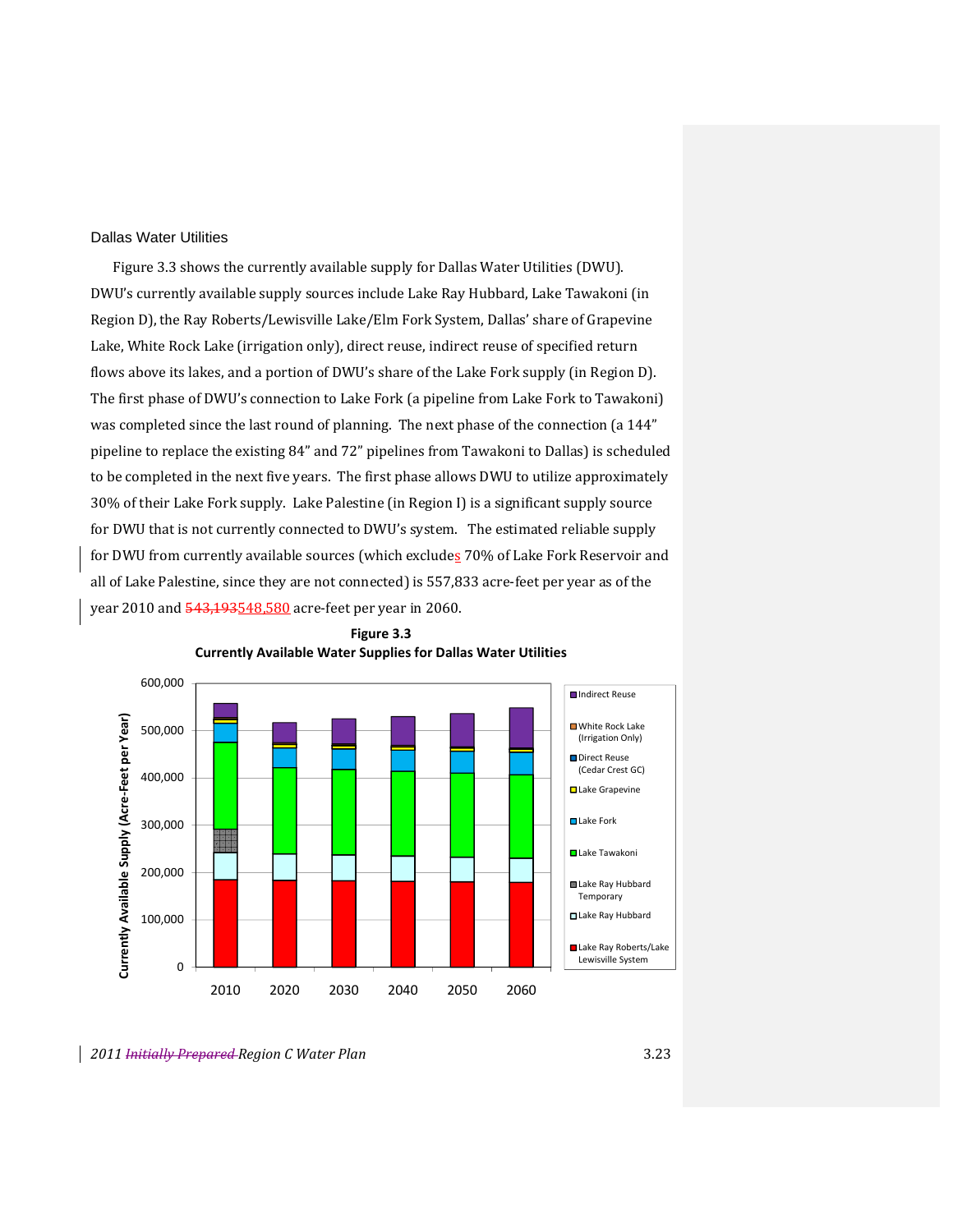## Tarrant Regional Water District

Figure 3.4 shows the currently available water supply for Tarrant Regional Water District (TRWD). TRWD's water supply system includes Cedar Creek Reservoir, Richland‐ Chambers Reservoir, Richland‐Chambers reuse supply, Benbrook Lake, Lake Bridgeport, Eagle Mountain Lake and Lake Worth (owned by Fort Worth). Lakes Bridgeport, Eagle Mountain, and Worth are operated as the West Fork system. The currently available water supply as of 2060 is 508,333 acre-feet per year on a firm yield basis. The Richland-Chambers Reservoir reuse project is an existing water supply source that was a water management strategy for TRWD in the *2006 Region C Water Plan* (2). This project adds 10,000 acre-feet per year of currently available supply to the TRWD system. The water is used for municipal, mining, industrial, and agricultural purposes. Further development of the Richland‐Chambers Reservoir reuse project is a water management strategy for TRWD and is discussed in Chapter 4. TRWD also has a water right allowing it to divert return flows from the Trinity River into Cedar Creek Reservoir. This project is a water management strategy for TRWD and is discussed in more detail in Chapter 4.



**Figure 3.4 Currently Available Water Supplies for the Tarrant Regional Water District**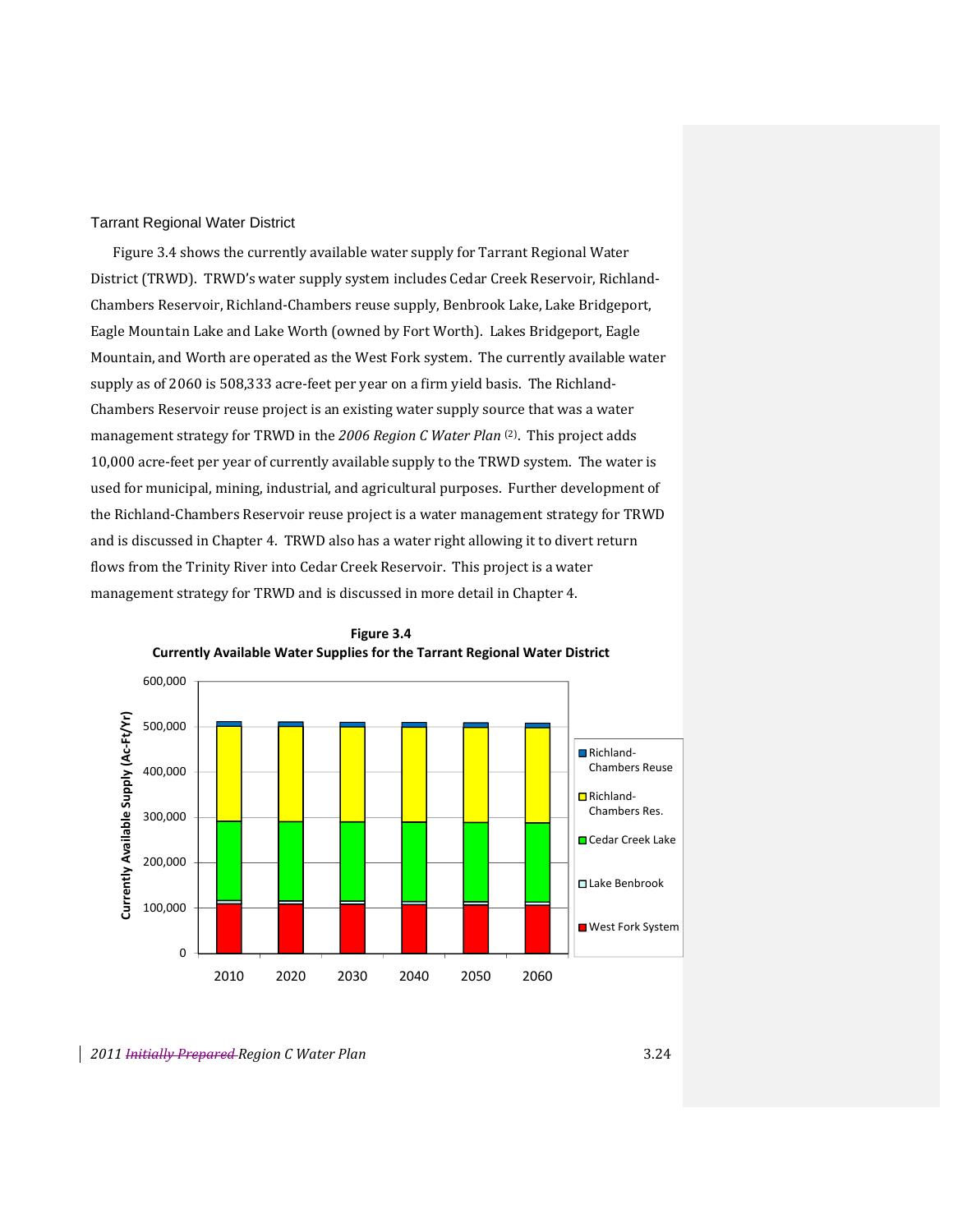## North Texas Municipal Water District

Figure 3.5 shows the currently available water supply for the North Texas Municipal Water District (NTMWD). NTMWD's sources of supply include Lake Lavon, Lake Texoma, Chapman Lake (in Region D), direct reuse from several NTMWD wastewater treatment plants, return flows into the Lake Lavon watershed, Bonham Lake, return flows from the East Fork Raw Water Supply Project, raw water from the Upper Sabine Basin, and an interim raw water supply from GTUA. The East Fork Raw Water Supply Project, Upper Sabine Basin supply, interim GTUA supply, additional yield from Lake Lavon, and additional Wilson Creek Wastewater Treatment Plant reuse were all water management strategies for NTMWD in the *2006 Region C Water Plan* (2).



**Figure 3.5 Currently Available Water Supplies for the North Texas Municipal Water District**

## City of Fort Worth

Fort Worth obtains raw water from the Tarrant Regional Water District and sells treated water to wholesale and retail customers. The City currently provides reuse water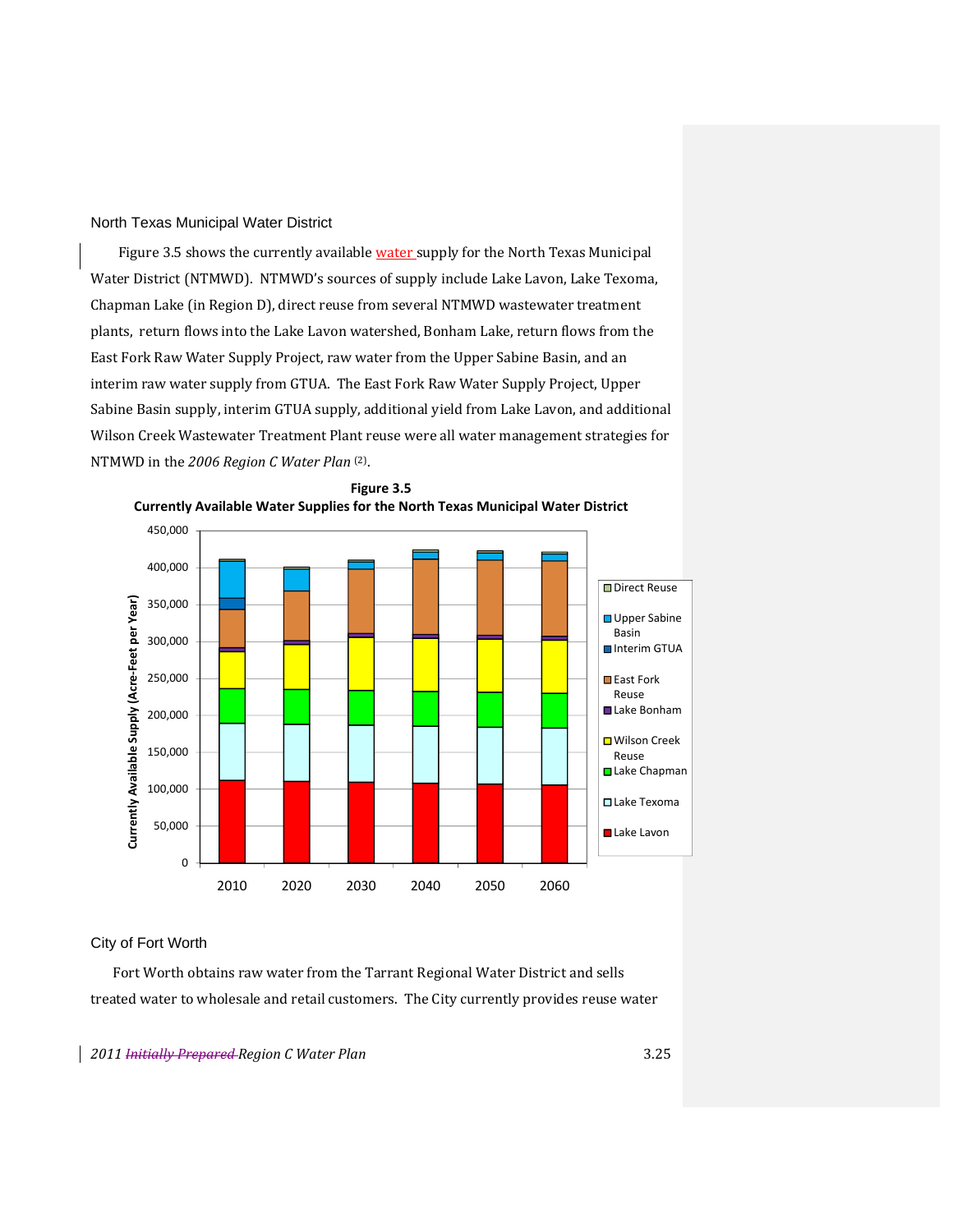for golf course irrigation and is expanding its system to provide reuse water to the City of Arlington, City of Euless, Dallas‐Fort Worth International Airport, and additional retail customers within the Fort Worth city limits. As shown in Table 3.8, Fort Worth's currently available supply is between 248,876 acre‐feet per year and 278,645 acre‐feet per year throughout the planning period.

#### Trinity River Authority

The Trinity River Authority (TRA) has water rights in Joe Pool Lake, Navarro Mills Lake, and Bardwell Lake in Region C. TRA also imports water from Lake Livingston in Region H (by an upstream diversion from the Trinity River) and has permits and authorization for three reuse projects, two of which are in operation. TRA purchases water from the Tarrant Regional Water District for its Tarrant County water supply project and has plans to purchase water from TRWD for use in Ellis County. Based on the WAM and reuse permit amounts, TRA's independent supply in Region C from current sources is projected to be 62,470 acre‐feet as of 2060. This is in addition to the water it purchases from the Tarrant Regional Water District. The TRA has also received several recent water right amendments that will allow the diversion of up to 251,328 acre‐feet per year of return flows for beneficial use.

#### Upper Trinity Regional Water District

As shown in Table 3.8, the Upper Trinity Regional Water District (UTRWD) has water supply available from Chapman Lake (in Region D, purchased from the Sulphur River Water District), Dallas Water Utilities, City of Denton, and reuse projects. UTRWD provides treated water to customers in Denton County and surrounding counties. UTRWD has recently received a water right amendment which allows the District to divert from Lake Lewisville up to 9,664 acre‐feet per year of return flows, originating from UTRWD's Lake Chapman water, for municipal and industrial purposes.

#### Greater Texoma Utility Authority

The Greater Texoma Utility Authority (GTUA) has water rights for 25,00081,500 acrefeet per year from Lake Texoma and sells raw water to Sherman, which operates a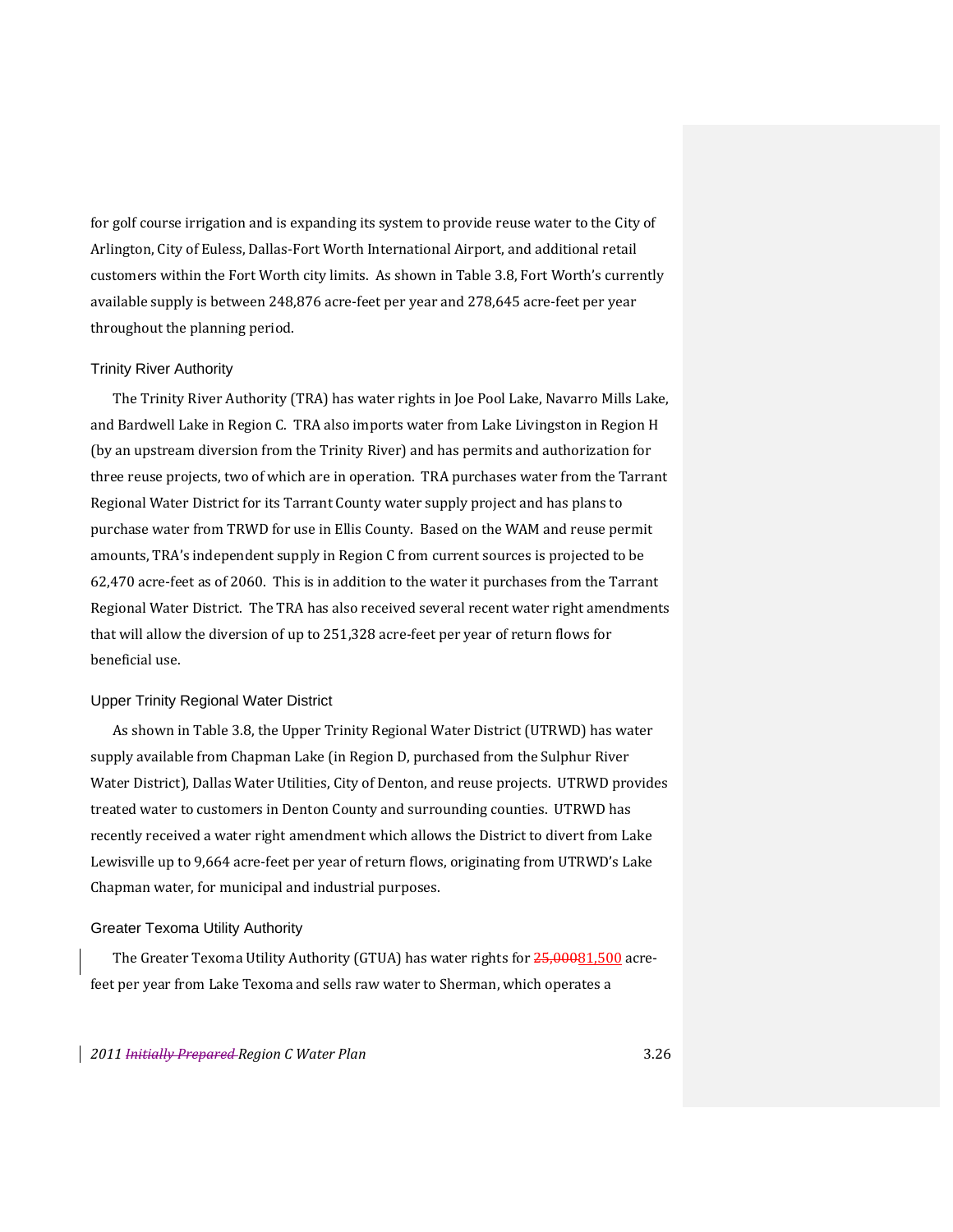desalination and treatment plant. Additional information regarding the Sherman Desalination Facility is provided in Appendix I. The yield of Lake Texoma is sufficient to provide  $25,00081,500$  acre-feet per year through the year 2060. Congress allocated 50,000 acre-feet of storage in Lake Texoma from hydropower to municipal use for the GTUA.  $\ln$ early 2010, GTUA has applied for received a water right for this additional 50,000 acre-feet of storage and an additional 56,500 acre-feet per year of supply. This additional 56,500 acre‐feet per year is combined with GTUA's previous right of 25,000 acre‐feet per year for a total of 81,500 acre-feet per year. This strategy is discussed and recommended in Section 4E.

#### Dallas County Park Cities MUD

Dallas Cities Park Cities Municipal Utility District (PCMUD) holds water rights in Grapevine Lake and supplies treated water to Highland Park and University Park in Dallas County. PCMUD also has a contract with the City of Grapevine allowing Grapevine to reuse return flows discharged to Grapevine Lake from Grapevine's Peach Street WWTP.

#### City of Corsicana

The City of Corsicana purchases water from Navarro Mills Lake from the Trinity River Authority. The firm yield of the lake ranges from 19,342 acre‐feet per year in 2010 to14,300 acre‐feet per year in 2060. The currently available supply for the City of Corsicana is limited by the capacity of its Navarro Mills water treatment plant to 11,210 acre‐feet per year. Corsicana also has water rights in Lake Halbert and Richland‐Chambers Reservoir, which was recently connected to the City's system. With the connection to Richland‐Chambers Reservoir, the combined firm yield from Corsicana's share of Richland‐ Chambers Reservoir and from Lake Halbert is 13,830 acre‐feet per year as of 2060. The currently available supply to Corsicana from Richland‐Chambers Reservoir and Lake Halbert is 2,242 acre‐feet per year because it is limited by the water treatment plant capacity at Lake Halbert.

Sabine River Authority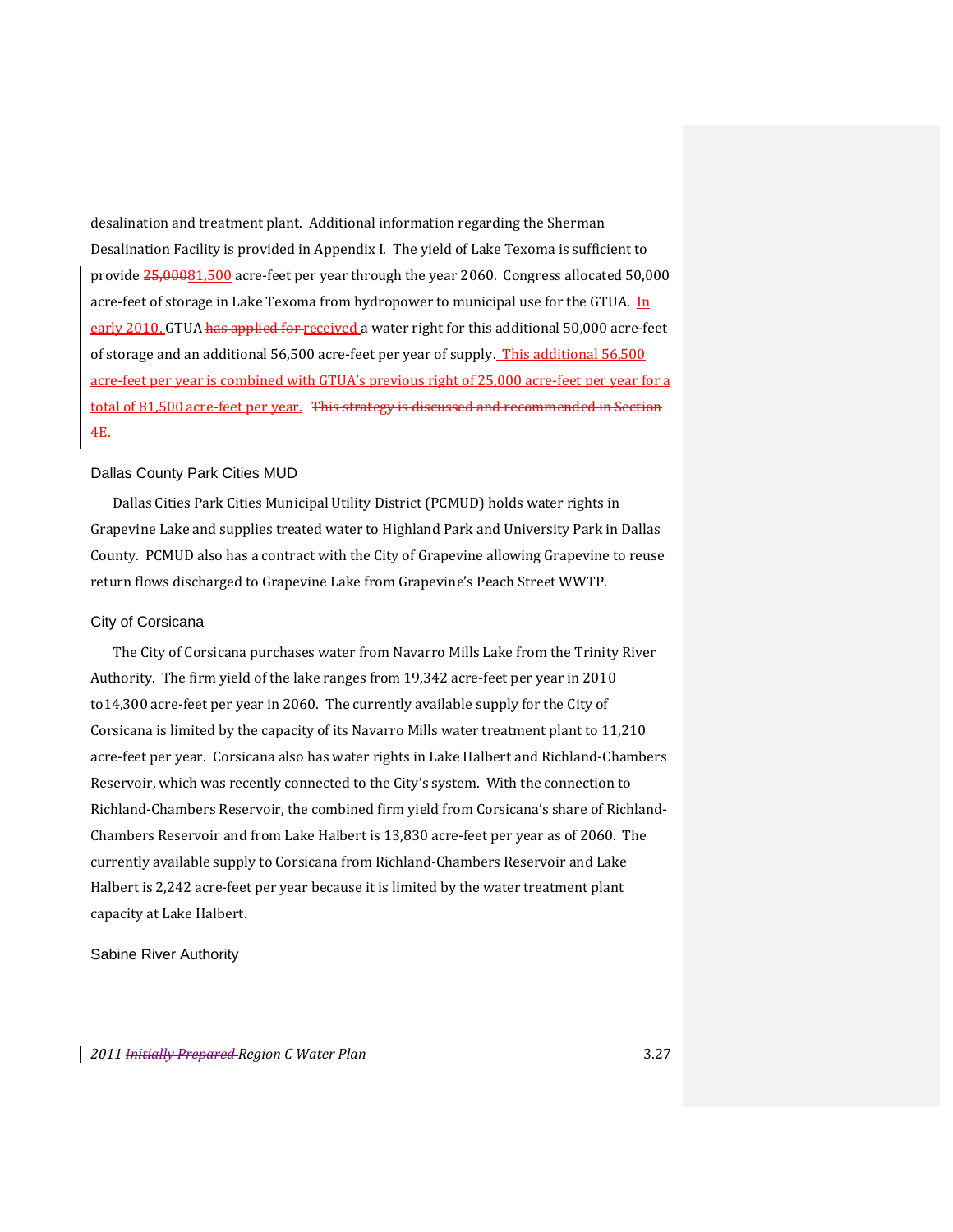As shown in Table 3.8, the Sabine River Authority (SRA) has water supplies available from Lake Tawakoni and Lake Fork Reservoir in Region D and from Toledo Bend Reservoir and a run-of-the-river water right in Region I. SRA supplies water to Region C from Lake Tawakoni and Lake Fork Reservoir through sales to Dallas Water Utilities and North Texas Municipal Water District. SRA also supplies water to other water suppliers in the Upper Sabine Basin, mostly located in Region D (but with some service in Region C). SRA's supplies from Lake Tawakoni and Lake Fork Reservoir are fully committed, but SRA has significant uncommitted supplies in Toledo Bend Reservoir.

#### Sulphur River Water District

The Sulphur River Water District (SRWD) holds water rights in Chapman Lake in Region C. SRWD supplies Chapman Lake raw water to UTRWD in Region C and suppliers in Region D.

#### Upper Neches River Municipal Water Authority

The Upper Neches River Municipal Water Authority (UNRMWA) holds water rights in Lake Palestine in Region I and has a contract to provide water to Dallas Water Utilities in Region C. UNRMWA also provides water from Lake Palestine to suppliers in Region I. DWU has not yet developed the facilities to deliver Lake Palestine water to DWU and plans to connect this supply in the future.

#### *3.5 Current Water Supplies Available to Local Wholesale Water Providers*

The supplies currently available to local wholesale water providers are summarized in Table 3.9. Many of the local wholesale water providers purchase their water from the regional suppliers and sell that water to their customers. Entities buying and selling water in this manner include:

- Argyle Water Supply Corporation purchases some of their supply from Upper Trinity Regional Water District.
- Bartonville Water Supply Corporation purchases some of their supply from Upper Trinity Regional Water District.
- City of Denton plans to purchase some of their supply from Dallas Water Utilities.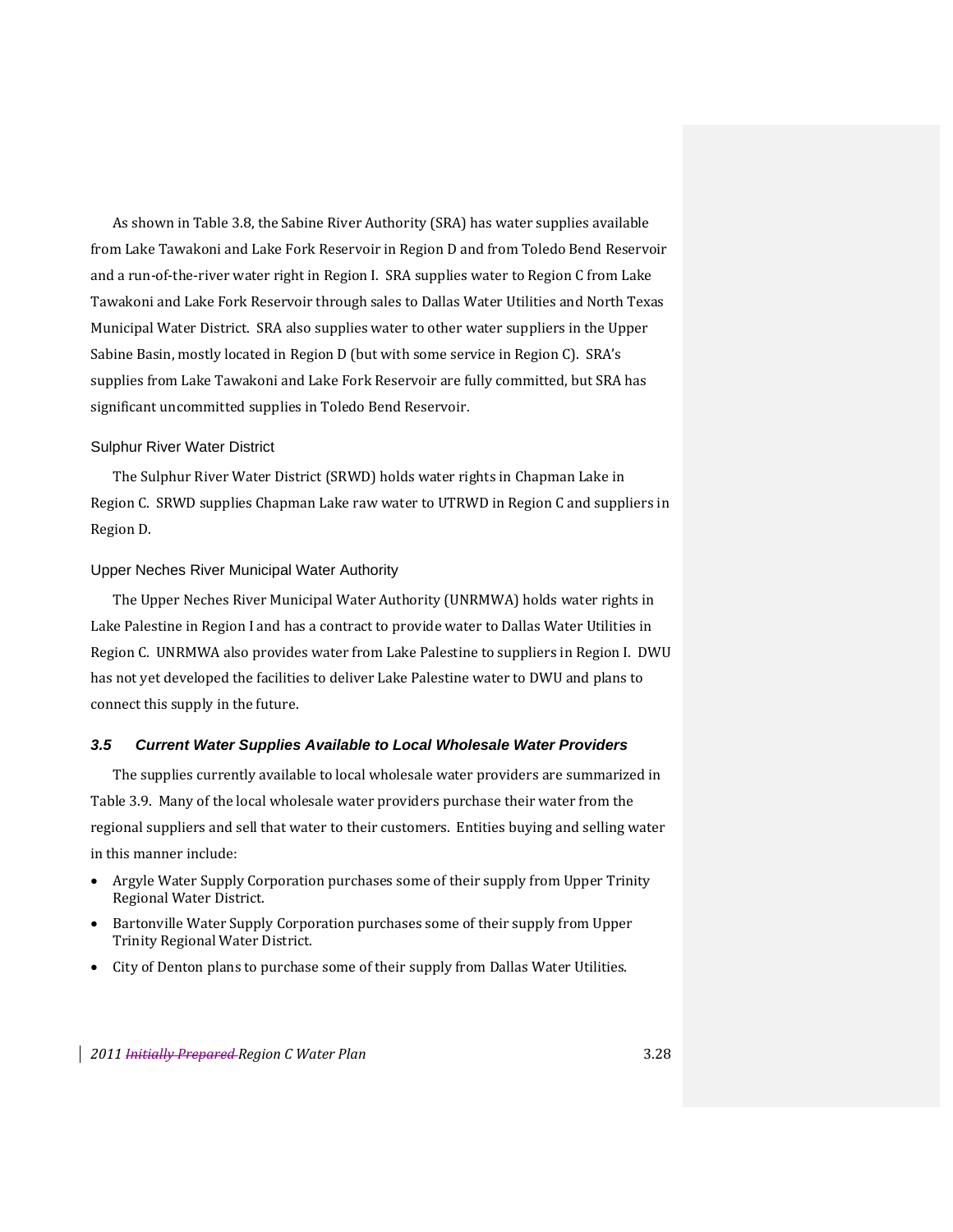- City of Ennis purchases water from the Trinity River Authority (Bardwell Lake) and the Tarrant Regional Water District through the Trinity River Authority.
- City of Forney purchases water from North Texas Municipal Water District and purchases reuse water from Garland for Steam Electric Power.
- City of Garland purchase water from North Texas Municipal Water District and sells reuse water to Forney for Steam Electric Power.
- City of Mansfield purchases water from the Tarrant Regional Water District.
- City of McKinney purchases water from North Texas Municipal Water District.
- City of Midlothian purchases water from Trinity River Authority (Joe Pool Lake, with plans for Tarrant Regional Water District supplies through the Trinity River Authority as well).
- City of North Richland Hills purchases water from Tarrant Regional Water District through Fort Worth and Trinity River Authority.
- City of Rockwall purchases the water from North Texas Municipal Water District.
- City of Seagoville purchases water from Dallas Water Utilities.
- City of Sherman purchases water from Greater Texoma Utility Authority.
- City of Terrell purchases water from North Texas Municipal Water District.
- City of Waxahachie purchases some of its water from the Trinity River Authority (Bardwell Lake) and the Tarrant Regional Water District through the Trinity River Authority.
- City of Weatherford purchases some of its water from Tarrant Regional Water District.
- East Cedar Creek Freshwater Supply District purchases water from Tarrant Regional Water District (Cedar Creek Reservoir).
- Lake Cities Municipal Utility Authority purchases water from Upper Trinity Regional Water District.
- Mustang Special Utility District purchases water from Upper Trinity Regional Water District.
- Rockett Special Utility District purchases water from Midlothian, Waxahachie, and the Tarrant Regional Water District through the Trinity River Authority.
- Walnut Creek Special Utility District purchases water from Tarrant Regional Water District.
- West Cedar Creek Municipal Utility District purchases water from Tarrant Regional Water District.
- Wise County Water Supply District purchases water from Tarrant Regional Water District.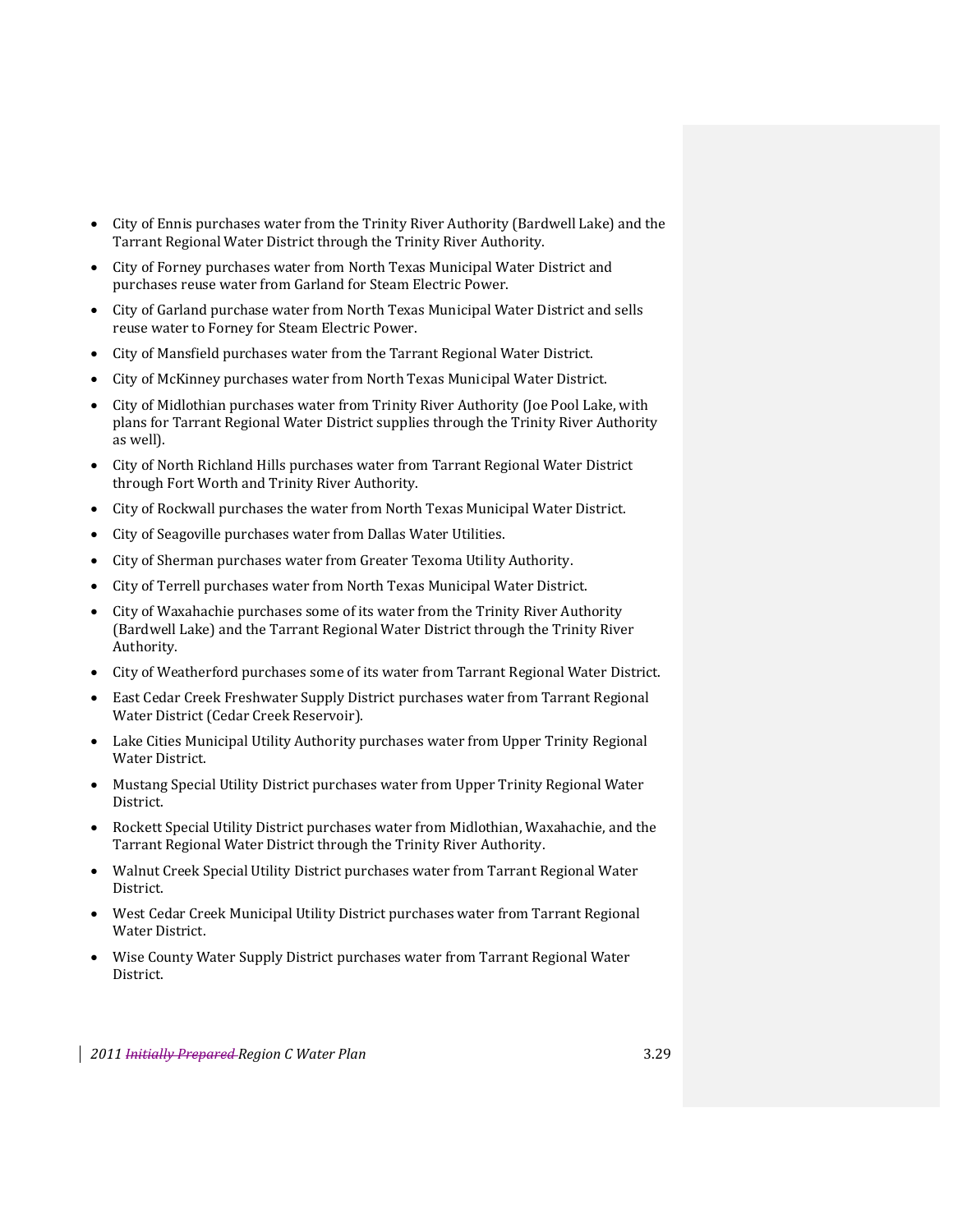The remaining local wholesale water providers supply water to their customers from their own water supplies.

## *3.6 Water Availability by Water User Group (WUG)*

As part of the regional water planning process, the TWDB requires development of information on currently available water supplies for each water user group (WUG) by river basin and county. (Water user groups are cities with populations greater than 500, water suppliers who serve an average of at least 0.25 million gallons per day (mgd) annually, "county‐other" municipal uses, and countywide manufacturing, irrigation, mining, livestock, and steam electric uses.) The availability figures by water user group are limited by contracts and existing physical facilities, including transmission facilities, groundwater wells, and water treatment. The supplies available to each WUG are shown in Appendix J.

As the information on currently available water supply for WUGs was developed, several important points became apparent:

- Most water user groups in Region C will need additional water supplies over the next 50 years to meet growing demands.
- Current groundwater use in a few areas exceeds the long‐term reliable supply.
- There are some significant water supplies that can be made available by the development of additional water transmission facilities. Examples include full development of Dallas Water Utilities' share of Lake Fork Reservoir in the Sabine Basin and Lake Palestine in the Neches Basin.

## *3.7 Summary of Current Water Supply in Region C*

- 1. Region C water suppliers are currently using most of the reliable supply available from in-region reservoirs. The current use from some in-region reservoirs exceeds the reliable supplies that would be available in an extended drought. (In all cases where this is being done, the water suppliers have developed or are developing access to other supplies.)
- 2. The projected overall water supply available to Region C in 2060 from current sources is  $2,311,8182,373,705$  acre-feet per year. (This figure does not consider supply limitations due to the capacities of current raw water transmission facilities and wells.) The sources of supply for Region C in 2060 include:
	- 1,248,7131,305,213 acre-feet per year (5455%) from in-region reservoirs
	- 146,152 acre‐feet per year (6%) from groundwater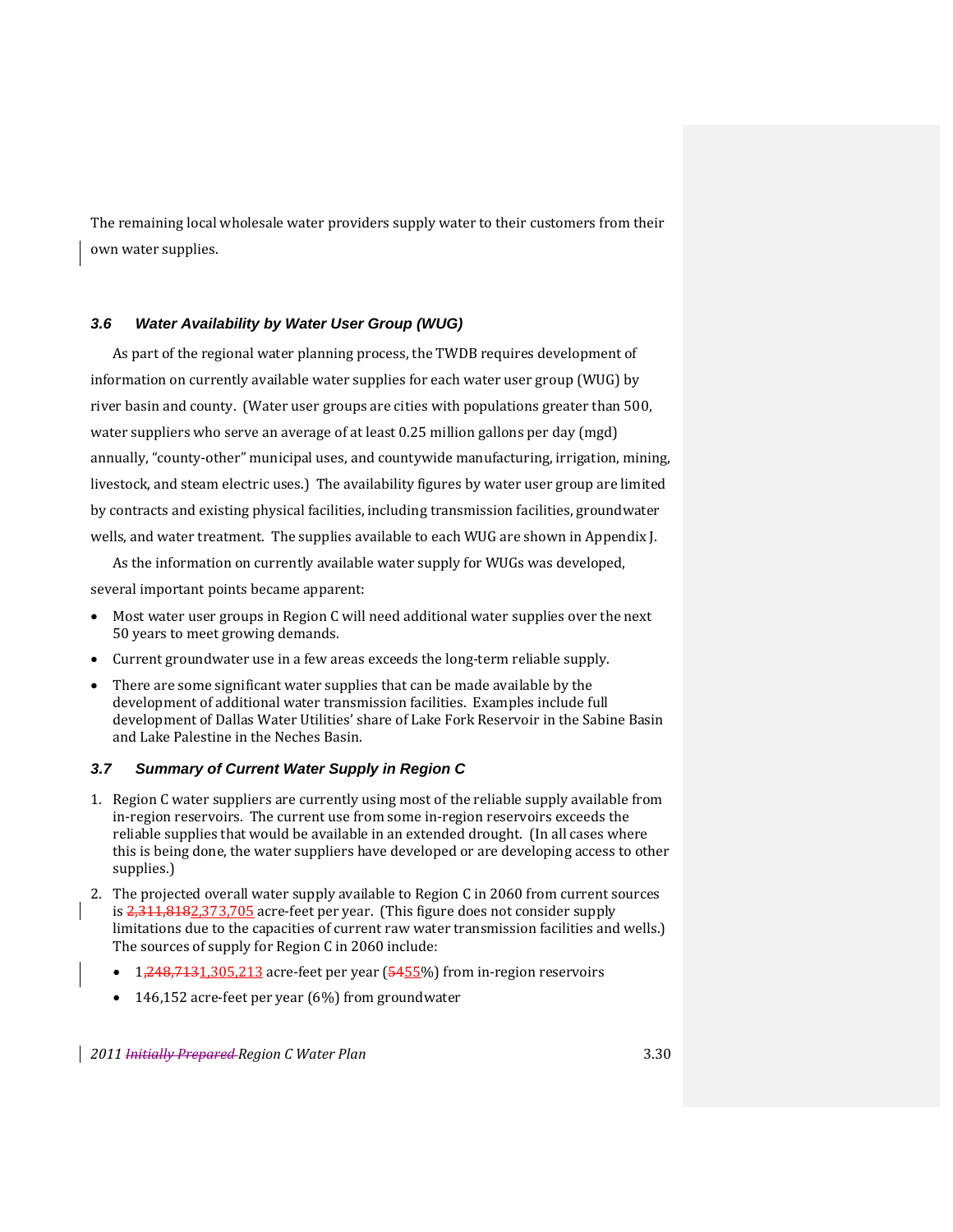- 43,906 acre‐feet per year (2%) from local supplies
- 330,695336,082 acre‐feet per year (14%) from reuse
- 542,352 acre-feet per year (23%) from imports from other regions
- 3. The supply currently available to Region C from existing sources in 2060 (1.7 $\frac{97}{27}$  million acre‐feet per year) is significantly less than the projected 2060 water use, which is over 3.27million acre‐feet per year.
	- 4. Considering supply limitations due to the capacities of current raw water transmission facilities and wells, the currently available supply for Region C water users in 2060 is 1,774,5091,779,896 acre‐ feet per year, with 13,946 acre‐feet per year for water users in other regions. The total available supply is  $4,788,4551,793,842$  acre-feet per year, which is  $\frac{523,363579,863}{2}$  acre-feet per year less than the overall supply from existing sources. Most water user groups will have to make improvements to their facilities to provide for projected needs.
- 5. The currently available supply for 2060 presented in this plan  $(1,788,4551,793,842)$ acre‐feet per year) is significantly greater than what was in the 2006 Region C Plan (1,391,001 acre‐feet per year), demonstrating on‐going development by Region C suppliers.
	- 6. Several major water suppliers will require additional raw water transmission facilities to make full use of their existing sources.
	- 7. Current groundwater use in a few areas in Region C exceeds the projected long‐term water supply availability. Supplies from other sources will be needed in these areas so that groundwater use can be reduced to sustainable levels.
	- 8. Some sources of supply will probably not be utilized fully during the period covered by this plan, but these will generally be the smaller local supplies.
	- 9. The two operating desalination facilities in Region C are capable of treating 8,550 acrefeet per year of brackish water within Region C. The City of Sherman facility treats water from Lake Texoma, and the City of Bardwell facility treats local groundwater. Additional information regarding desalination in Region C is provided in Appendix I.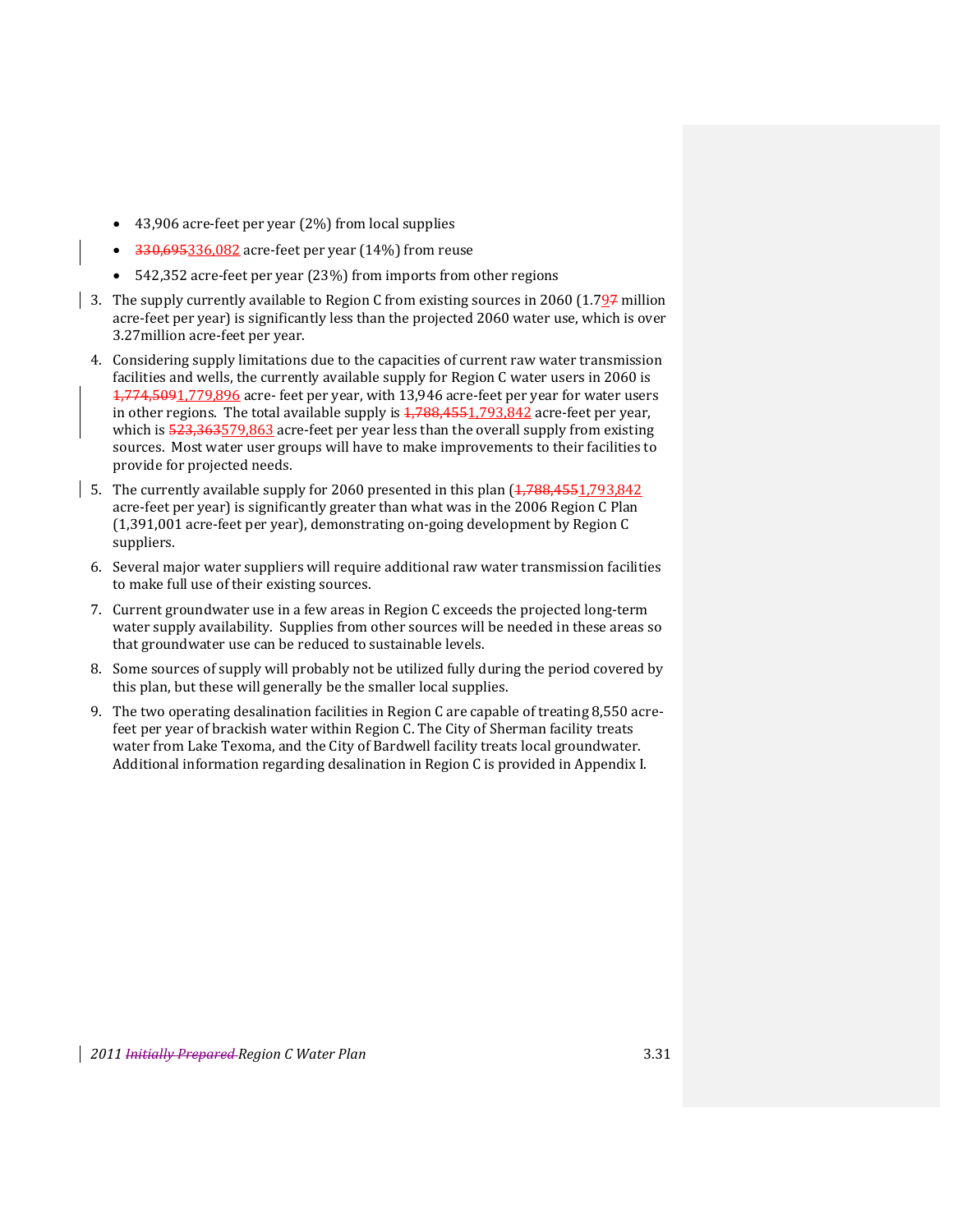| Provider                | Source                                         |          |          |             | Water Supply Currently Available (Acre-Feet per Year) |        |        |
|-------------------------|------------------------------------------------|----------|----------|-------------|-------------------------------------------------------|--------|--------|
|                         |                                                | 2010     | 2020     | 2030        | 2040                                                  | 2050   | 2060   |
|                         | Groundwater                                    | 667      | 667      | 667         | 667                                                   | 667    |        |
| Argyle WSC              | <b>UTRWD</b>                                   | 1,775    | 1,251    | 1,179       | 1,017                                                 | 911    |        |
|                         | <b>Total</b>                                   | 2,442    | 1,918    | 1,846       | 1,684                                                 | 1,578  | 1,549  |
|                         | Lake Arlington (TRWD)                          | 9,850    | 9,700    | 9,550       | 9,400                                                 | 9,250  | 9,100  |
| Arlington               | <b>TRWD</b>                                    | 68,006   | 77,114   | 69,406      | 62,992                                                | 55,473 | 48,949 |
|                         | <b>Total (limited by WTP capacity)</b>         | 77,856   | 86,814   | 78,956      | 72,392                                                | 64,723 | 58,049 |
|                         | Lake Athens (firm yield)                       | 6,064    | 5,983    | 5,903       | 5,822                                                 | 5,741  | 5,660  |
| <b>Athens Municipal</b> | Lake Athens (operational yield)                | 2,900    | 2,900    | 2,900       | 2,900                                                 | 2,900  | 2,900  |
| <b>Water Authority</b>  | Reuse for Fish Hatchery                        | 2,872    | 0        | $\mathbf 0$ | 0                                                     | 0      |        |
|                         | <b>Total (limited by operation)</b>            | 5,772    | 2,900    | 2,900       | 2,900                                                 | 2,900  | 2,900  |
|                         | <b>UTRWD</b>                                   | 1,170    | 708      | 540         | 447                                                   | 381    |        |
| <b>Bartonville WSC</b>  | <b>Trinity Aquifer</b>                         | 449      | 449      | 449         | 449                                                   | 449    |        |
|                         | <b>Total</b>                                   | 1,619    | 1,157    | 989         | 896                                                   | 830    |        |
|                         | <b>UTRWD</b>                                   | 773      | 720      | 1,120       | 1,660                                                 | 2,023  | 2,327  |
| <b>Bolivar WSC</b>      | <b>Trinity Aquifer</b>                         | 1,548    | 1,548    | 1,548       | 1,548                                                 | 1,548  | 1,548  |
|                         | <b>Total</b>                                   | 2,321    | 2,268    | 2,668       | 3,208                                                 | 3,571  | 3,875  |
| Dallas County WCID #6   | <b>Total (from DWU)</b>                        | 2,516    | 2,156    | 2,112       | 2,014                                                 | 1,909  | 1,731  |
|                         | Lake Lewisville                                | 7,918    | 7,817    | 7,715       | 7,613                                                 | 7,512  | 7,410  |
|                         | Lake Ray Roberts                               | 18,980   | 18,720   | 18,460      | 18,200                                                | 17,940 | 17,680 |
|                         | <b>Indirect Reuse</b>                          | 1,682    | 8,861    | 11,557      | 12,907                                                | 12,726 | 12,545 |
|                         | <b>DWU</b>                                     | $\Omega$ | $\Omega$ | 5,310       | 12,883                                                | 20,694 | 33,332 |
| Denton                  | Subtotal (limited by WTP capacity)             | 28,580   | 31,949   | 31,949      | 31,949                                                | 31,949 | 31,949 |
|                         | Reuse (Steam Electric Power and<br>Irrigation) | 1,233    | 2,242    | 2,690       | 3,251                                                 | 3,924  | 4,708  |
|                         | <b>Total</b>                                   | 29,813   | 34,191   | 34,639      | 35,200                                                | 35,873 | 36,657 |
| East Cedar Creek FWSD   | TRWD (limited by contract)                     | 2,330    | 2,608    | 2,587       | 2,446                                                 | 2,358  | 2,271  |

# **C**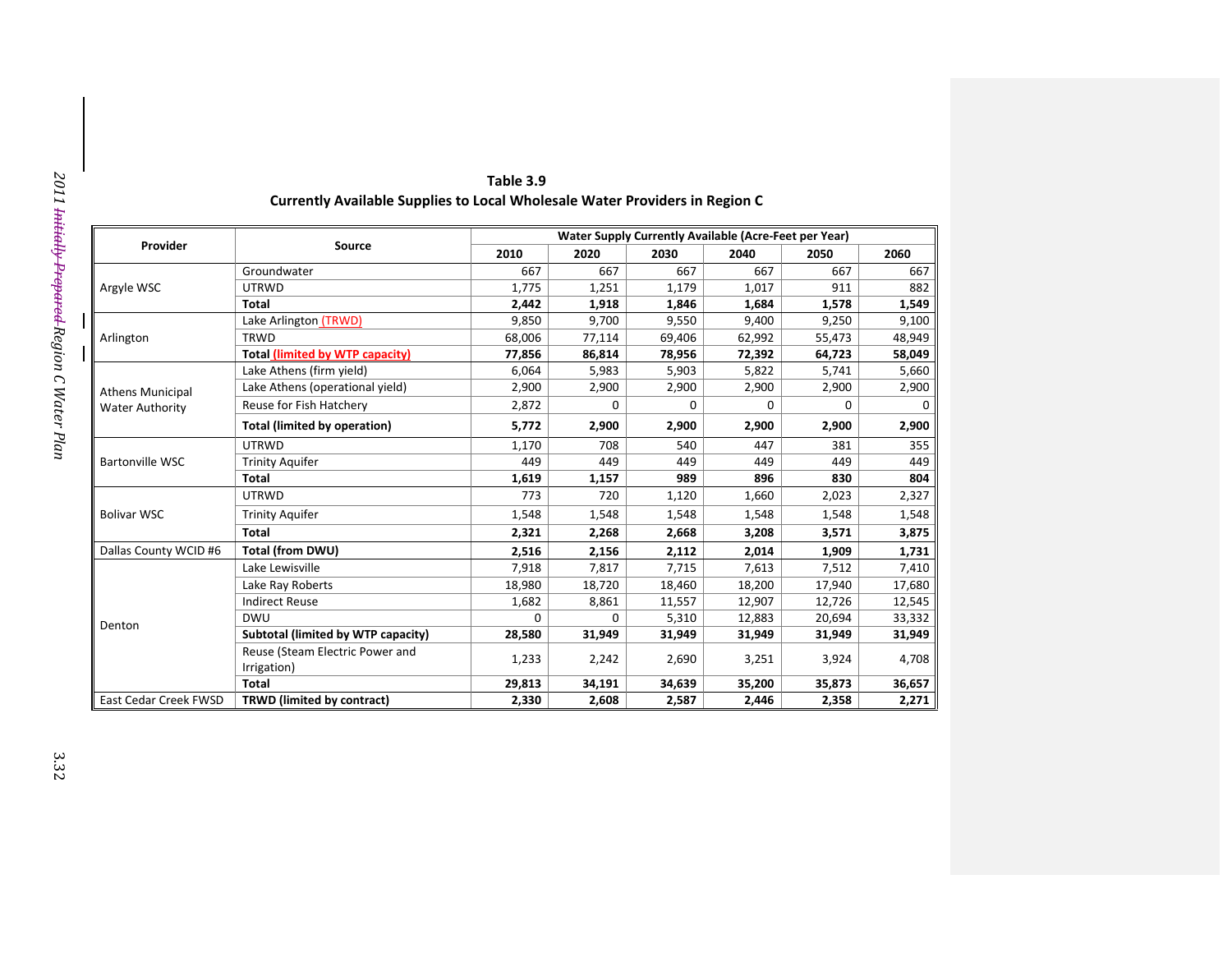|  | Table 3.9, Continued |  |
|--|----------------------|--|
|  |                      |  |

| Provider             |                                               |            |            | <b>Water Supply Currently Available (Acre-Feet per Year)</b> |        |        |        |
|----------------------|-----------------------------------------------|------------|------------|--------------------------------------------------------------|--------|--------|--------|
|                      | Source                                        | 2010       | 2020       | 2030                                                         | 2040   | 2050   | 2060   |
|                      | Bardwell Lake (TRA)                           | 4,712      | 4,484      | 4,257                                                        | 4,030  | 4,802  | 3,575  |
| Ennis                | TRA (TRWD Sources)                            | $\Omega$   | 1,042      | 2,012                                                        | 2,692  | 2,358  | 2,871  |
|                      | <b>Direct Reuse</b>                           | 800        | 800        | 800                                                          | 800    | 800    | 800    |
|                      | Total                                         | 5,512      | 6,326      | 7,069                                                        | 7,522  | 6,960  | 7,246  |
|                      | <b>NTMWD</b>                                  | 3,717      | 6,367      | 6,692                                                        | 7,007  | 7,265  | 7,729  |
| Forney               | Reuse from Garland (Steam Electric only)      | 8,979      | 8,979      | 8,979                                                        | 8,979  | 8,979  | 8,979  |
|                      | <b>Total</b>                                  | 12,696     | 15,346     | 15,671                                                       | 15,986 | 16,244 | 16,708 |
|                      | <b>Trinity Aquifer</b>                        | 2,360      | 2,360      | 2,360                                                        | 2,360  | 2,360  | 2,360  |
| Gainesville          | Moss Lake (limited by WTP)                    | 1,120      | 1,120      | 1,120                                                        | 1,120  | 1,120  | 1,120  |
|                      | <b>Direct Reuse</b>                           | 9          | 9          | 9                                                            | 9      | 9      | 9      |
|                      | Total                                         | 3,489      | 3,489      | 3,489                                                        | 3,489  | 3,489  | 3,489  |
|                      | NTMWD (Treated and raw water)                 | 45,634     | 37,649     | 33,741                                                       | 30,411 | 27,702 | 25,973 |
| Garland              | Reuse sold to Forney (Steam Electric<br>only) | 8,979      | 8,979      | 8,979                                                        | 8,979  | 8,979  | 8,979  |
|                      | <b>Total</b>                                  | 54,613     | 46,628     | 42,720                                                       | 39,390 | 36,681 | 34,952 |
|                      | Groundwater                                   | 4,200      | 4,200      | 4,200                                                        | 4,200  | 4,200  | 4,200  |
|                      | Joe Pool Raw Water                            | 300        | 300        | 300                                                          | 300    | 300    | 300    |
| <b>Grand Prairie</b> | Fort Worth (TRWD)                             | 1,065      | 1,028      | 874                                                          | 756    | 662    | 577    |
|                      | <b>DWU</b>                                    | 21,897     | 12,147     | 15,303                                                       | 17,615 | 19,404 | 17,062 |
|                      | <b>Total</b>                                  | 27,462     | 17,676     | 20,677                                                       | 22,871 | 24,566 | 22,139 |
|                      | <b>UTRWD</b>                                  | 2,099      | 995        | 775                                                          | 651    | 525    | 465    |
| Lake Cities MUA      | <b>Trinity Aquifer</b>                        | 150        | 150        | 150                                                          | 150    | 150    | 150    |
|                      | Woodbine Aquifer                              | 324        | 324        | 324                                                          | 324    | 324    | 324    |
|                      | <b>Total</b>                                  | 2,573      | 1,469      | 1,249                                                        | 1,125  | 999    | 939    |
| Mansfield            | TRWD (limited by WTP)                         | 14,965     | 16,815     | 16,815                                                       | 16,815 | 16,815 | 16,815 |
|                      | Joe Pool Lake                                 | 5,954      | 5,833      | 5,712                                                        | 5,591  | 5,470  | 5,349  |
| Midlothian           | Joe Pool Lake from Grand Prairie              | 1,304      | 1,272      | 1,239                                                        | 1,207  | 1,174  | 1,141  |
|                      | Total (limited by WTP)                        | 7,2586,884 | 7,1046,884 | 6,9516,884                                                   | 6,798  | 6,644  | 6,490  |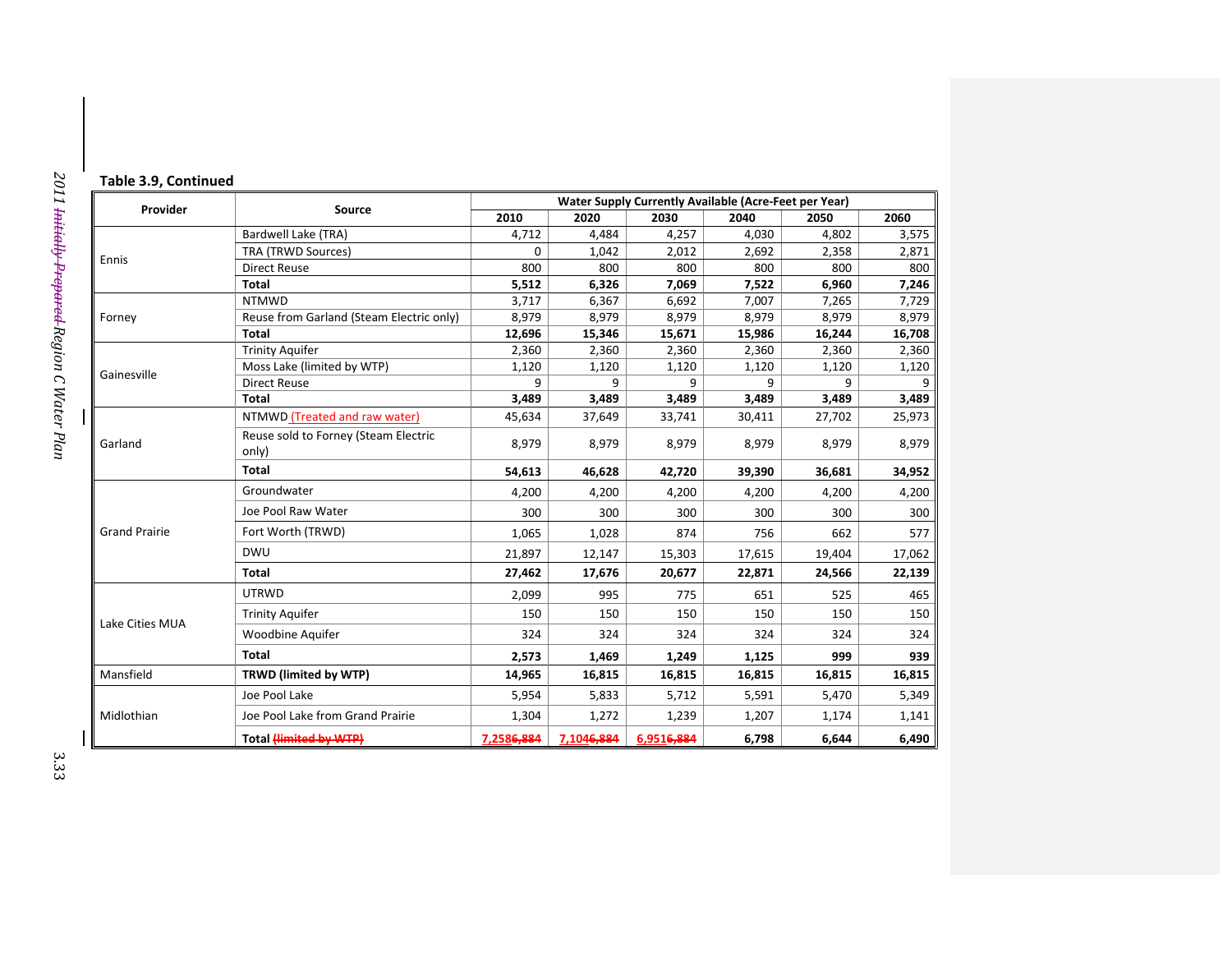|  |  |  |  | Table 3.9, Continued |  |
|--|--|--|--|----------------------|--|
|--|--|--|--|----------------------|--|

|                             | <b>Source</b>                               | Water Supply Currently Available (Acre-Feet per Year) |                        |                        |            |                        |                        |  |
|-----------------------------|---------------------------------------------|-------------------------------------------------------|------------------------|------------------------|------------|------------------------|------------------------|--|
| Provider                    |                                             | 2010                                                  | 2020                   | 2030                   | 2040       | 2050                   | 2060                   |  |
| <b>Mustang SUD</b>          | <b>Trinity Aquifer</b>                      | 1,162                                                 | 1,162                  | 1,162                  | 1,162      | 1,162                  | 1,162                  |  |
|                             | <b>UTRWD Sources</b>                        | 1,096                                                 | 1,128                  | 1,080                  | 1,239      | 1,325                  | 1,457                  |  |
|                             | Total                                       | 2,258                                                 | 2,290                  | 2,242                  | 2,401      | 2,487                  | 2,619                  |  |
|                             | TRWD (through Ft Worth & TRA)               | 15,906                                                | 16,092                 | 14,416                 | 12,832     | 11,487                 | 10,212                 |  |
| <b>North Richland Hills</b> | <b>Trinity Aquifer</b>                      | 233                                                   | 233                    | 233                    | 233        | 233                    | 233                    |  |
|                             | Total                                       | 16,139                                                | 16,325                 | 14,649                 | 13,065     | 11,720                 | 10,445                 |  |
| Princeton                   | <b>NTMWD</b>                                | 2,207                                                 | 3,261                  | 3,885                  | 5,294      | 7,431                  | 9,948                  |  |
|                             | Midlothian                                  | 1,926 <del>1,544</del>                                | 2,242 <del>1,682</del> | 2,242 <del>1,682</del> | 2,2424,682 | 2,2424,682             | 2,242 <del>1,682</del> |  |
|                             | Waxahachie                                  | $\mathbf 0$                                           | 0                      | $\Omega$               | 0          | 0                      | 0                      |  |
| <b>Rockett SUD</b>          | <b>TRA (TRWD Sources)</b>                   | 4,356                                                 | 7,256                  | 8,003                  | 7,779      | 7,235                  | 6,413                  |  |
|                             | TRA/TRWD (limited by WTP)                   | 4,356                                                 | 5,600                  | 5,600                  | 5,600      | 5,600                  | 5,600                  |  |
|                             | Total                                       | 6,2825,900                                            | 7,842 <del>7,282</del> | 7,8427,282             | 7,8427,282 | 7,842 <del>7,282</del> | 7,842 <del>7,282</del> |  |
| Rockwall                    | <b>NTMWD</b>                                | 11,444                                                | 14,568                 | 15,481                 | 16,174     | 15,009                 | 13,950                 |  |
| Seagoville                  | <b>DWU</b>                                  | 2,601                                                 | 2,944                  | 3,491                  | 3,941      | 4,308                  | 4,414                  |  |
|                             | <b>Trinity Aquifer</b>                      | 4,083                                                 | 4,083                  | 4,083                  | 4,083      | 4,083                  | 4,083                  |  |
| Sherman                     | Woodbine Aquifer                            | 3,463                                                 | 3,463                  | 3,463                  | 3,463      | 3,463                  | 3,463                  |  |
|                             | <b>GTUA</b>                                 | 13,600                                                | 13,600                 | 13,600                 | 13,600     | 13,600                 | 13,600                 |  |
|                             | <b>Total</b>                                | 21,146                                                | 21,146                 | 21,146                 | 21,146     | 21,146                 | 21,146                 |  |
| Terrell                     | <b>North Texas Municipal Water District</b> | 5,490                                                 | 10,081                 | 12,050                 | 13,739     | 14,103                 | 14,910                 |  |
| <b>Walnut Creek SUD</b>     | <b>TRWD</b>                                 | 3,575                                                 | 5,124                  | 6,694                  | 7,320      | 7,233                  | 6,999                  |  |
|                             | Total (limited by WTP capacity)             | 3,575                                                 | 4,204                  | 4,204                  | 4,204      | 4,204                  | 4,204                  |  |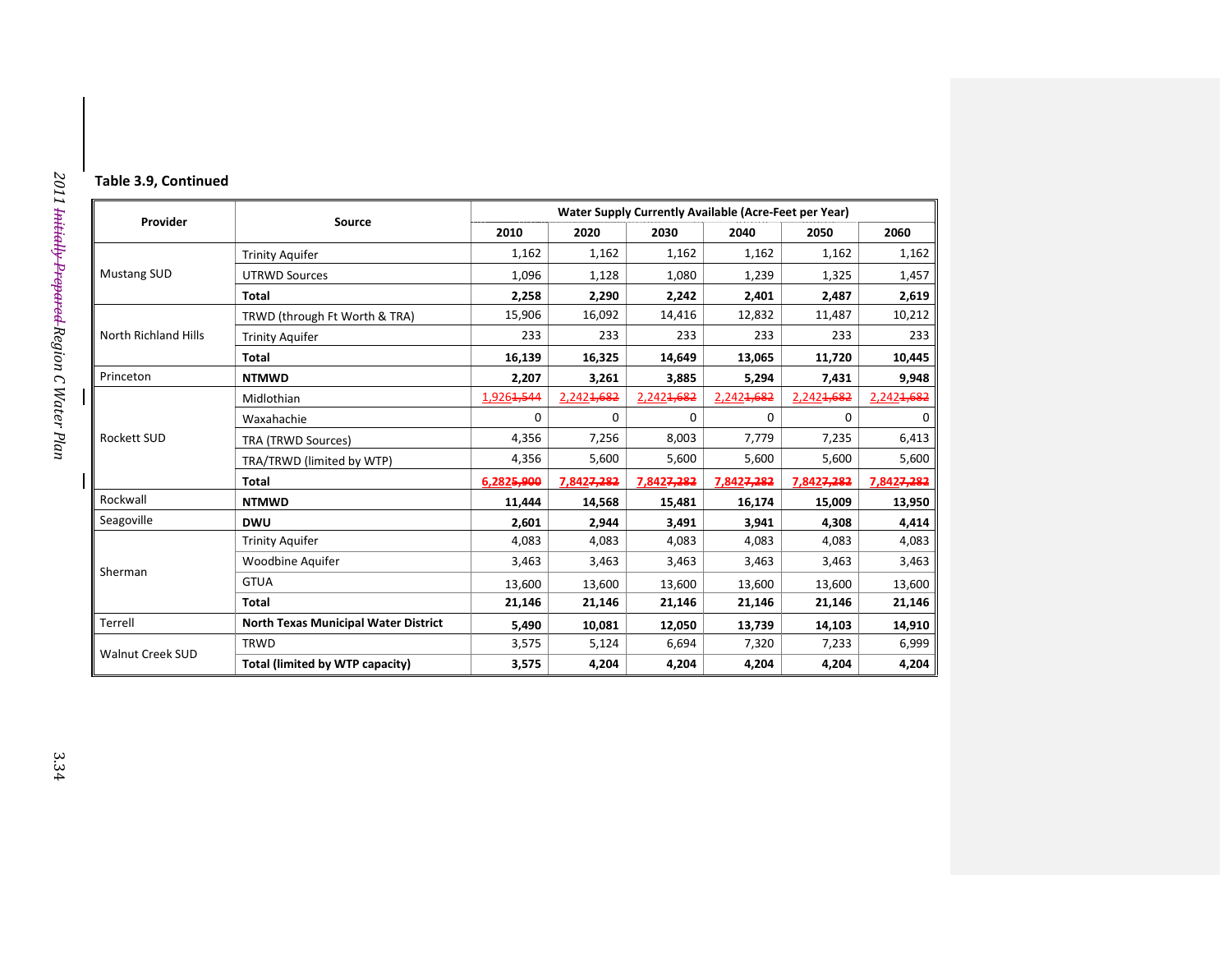#### **Table 3.9, Continued**

|                      |                                      | Water Supply Currently Available (Acre-Feet per Year) |        |        |        |                                                                                                                          |        |
|----------------------|--------------------------------------|-------------------------------------------------------|--------|--------|--------|--------------------------------------------------------------------------------------------------------------------------|--------|
| Provider             | Source                               | 2010                                                  | 2020   | 2030   | 2040   | 2050<br>2,485<br>3,794<br>613<br>5,129<br>9,822<br>5,605<br>14,626<br>2,793<br>5,389<br>7,840<br>1,714<br>2,810<br>1,754 | 2060   |
| Waxahachie           | Lake Waxahachie                      | 2,905                                                 | 2,800  | 2,695  | 2,590  |                                                                                                                          | 2,380  |
|                      | TRA (Bardwell)                       | 4,320                                                 | 4,320  | 4,183  | 3,988  |                                                                                                                          | 3,600  |
|                      | Rockett SUD (for retail connections) | 613                                                   | 613    | 613    | 613    |                                                                                                                          | 613    |
|                      | Reuse                                | 4,998                                                 | 5,129  | 5,129  | 5,129  |                                                                                                                          | 5,129  |
|                      | TRA (TRWD Sources for Sokol WTP)     | 2,325                                                 | 2,440  | 3,765  | 6,978  |                                                                                                                          | 11,487 |
|                      | Sokol WTP (limited by capacity)      | 2,325                                                 | 2,440  | 3,765  | 5,605  |                                                                                                                          | 5,605  |
|                      | Total (limited by WTP capacity)      | 11,346                                                | 11,461 | 12,786 | 14,626 |                                                                                                                          | 14,626 |
|                      | Lake Weatherford                     | 2,967                                                 | 2,923  | 2,880  | 2,837  |                                                                                                                          | 2,750  |
| Weatherford          | Benbrook Lake (TRWD)                 | 3,076                                                 | 4,550  | 4,998  | 5,243  |                                                                                                                          | 5,486  |
|                      | Total (limited by WTP capacity)      | 6,043                                                 | 7,473  | 7,840  | 7,840  |                                                                                                                          | 7,840  |
| West Cedar Creek SUD | TRWD (limited by contract)           | 1,714                                                 | 1,714  | 1,714  | 1,714  |                                                                                                                          | 1,714  |
| Wise Co. WSD         | <b>TRWD</b>                          | 1,730                                                 | 1,966  | 2,258  | 2,496  |                                                                                                                          | 2,873  |
|                      | Total (limited by WTP capacity)      | 1,730                                                 | 1,754  | 1,754  | 1,754  |                                                                                                                          | 1,754  |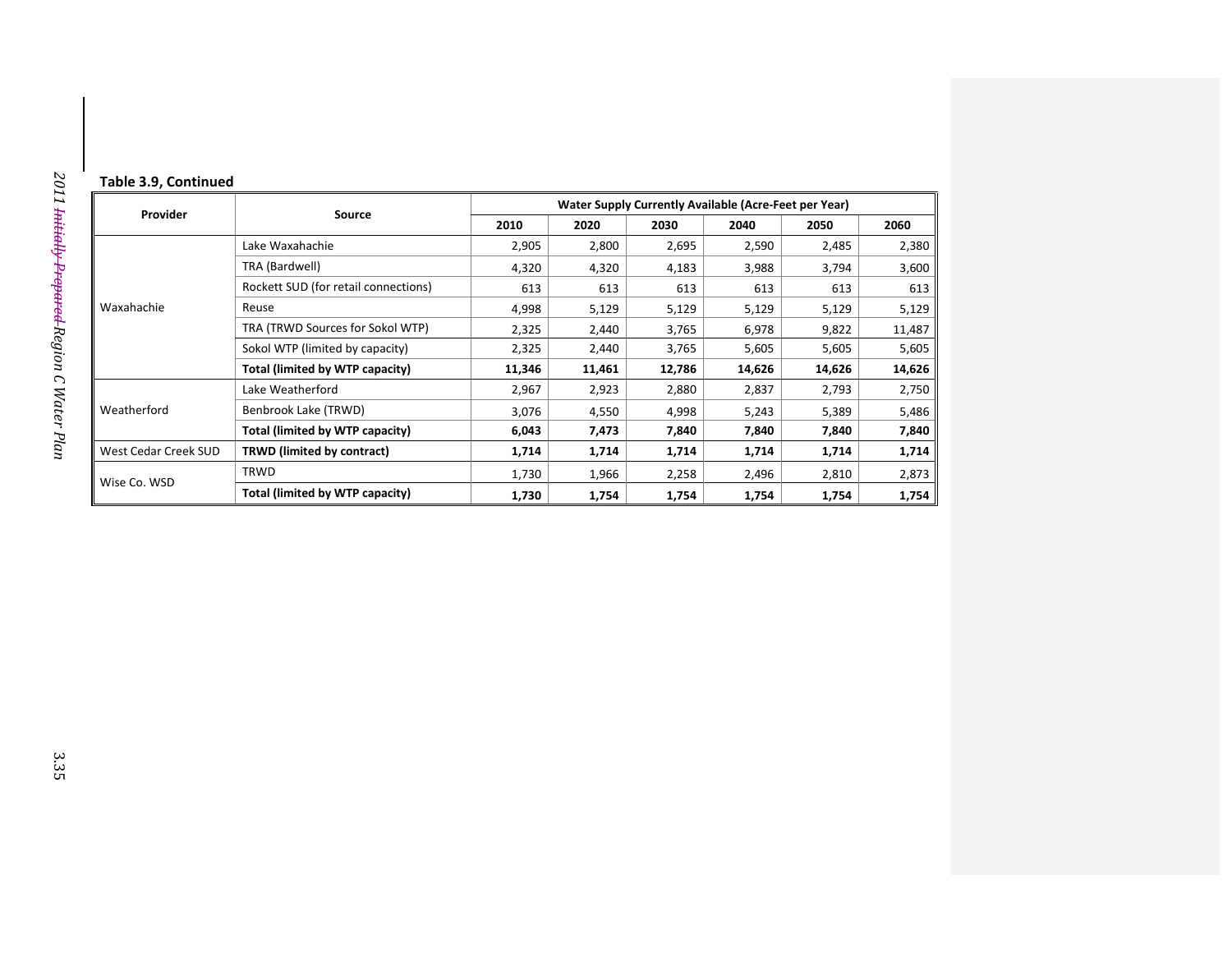## **CHAPTER 3 LIST OF REFERENCES**

- (1) Texas Water Development Board, *Exhibit C General Guidelines for Regional Water Plan Development (20072011)*, Austin, [Online] Available URL: http://www.twdb.state.tx.us/wrpi/rwp/docu.htm, September 8, 2008.
- (2) Freese and Nichols, Inc., Alan Plummer Associates, Inc., Chiang, Patel & Yerby, Inc., and Cooksey Communications, Inc.: *2006 Region C Water Plan*, prepared for the Region C Water Planning Group, Fort Worth, January 2006.
- (3) Texas Water Development Board: "GAM Run 08‐84mag," Managed available groundwater estimates for the Trinity Aquifer in Groundwater Management Area 8, Austin, March 2009.
- (4) Texas Water Development Board: "GAM Run 08‐14mag," Managed available groundwater estimates for the Woodbine Aquifer in Groundwater Management Area 8, Austin, December 2008.
- (5) Espey Consultants, Inc., Brown and Root, Inc., Freese and Nichols, Inc., GSG Inc., Crespo Consulting Services, Inc.: *Final Water Availability Models for the Trinity, TrinitySan Jacinto, and NechesTrinity Basins,* prepared for the Texas Natural Resource Conservation Commission, Austin, March 2002.
- (6) Brown and Root Services, Freese and Nichols, Inc., Espey‐Padden, and Crespo Consultants: *Final Report Water Availability Modeling for the Neches River Basin,* prepared for the Texas Natural Resource Conservation Commission, Houston, January 2000.
- (7) Espey Consulting, Inc., PBS&J, Halff Associates, Inc., Crespo Consulting Services, Inc., and CivilTech Engineering, Inc.: *Water Availability Models for the Red and Canadian River Basins,* prepared for the Texas Natural Resource Conservation Commission, Austin, March 2002.
- (8) Brown and Root Services, R.J. Brandes Company, and Crespo Consultants: *Final Report Water Availability Modeling for the Sabine River Basin,* prepared for the Texas Natural Resource Conservation Commission, Houston, December 2001.
- (9) R.J. Brandes Company: *Final Report Water Availability Modeling for the Sulphur River Basin,* prepared for the Texas Natural Resource Conservation Commission, Austin, June 1999.
- (10) Intera and Parsons, *Final Report Groundwater Availability Model for the Northern CarrizoWilcox Aquifer,* prepared for the Texas Water Development Board, Austin, January 31, 2003.